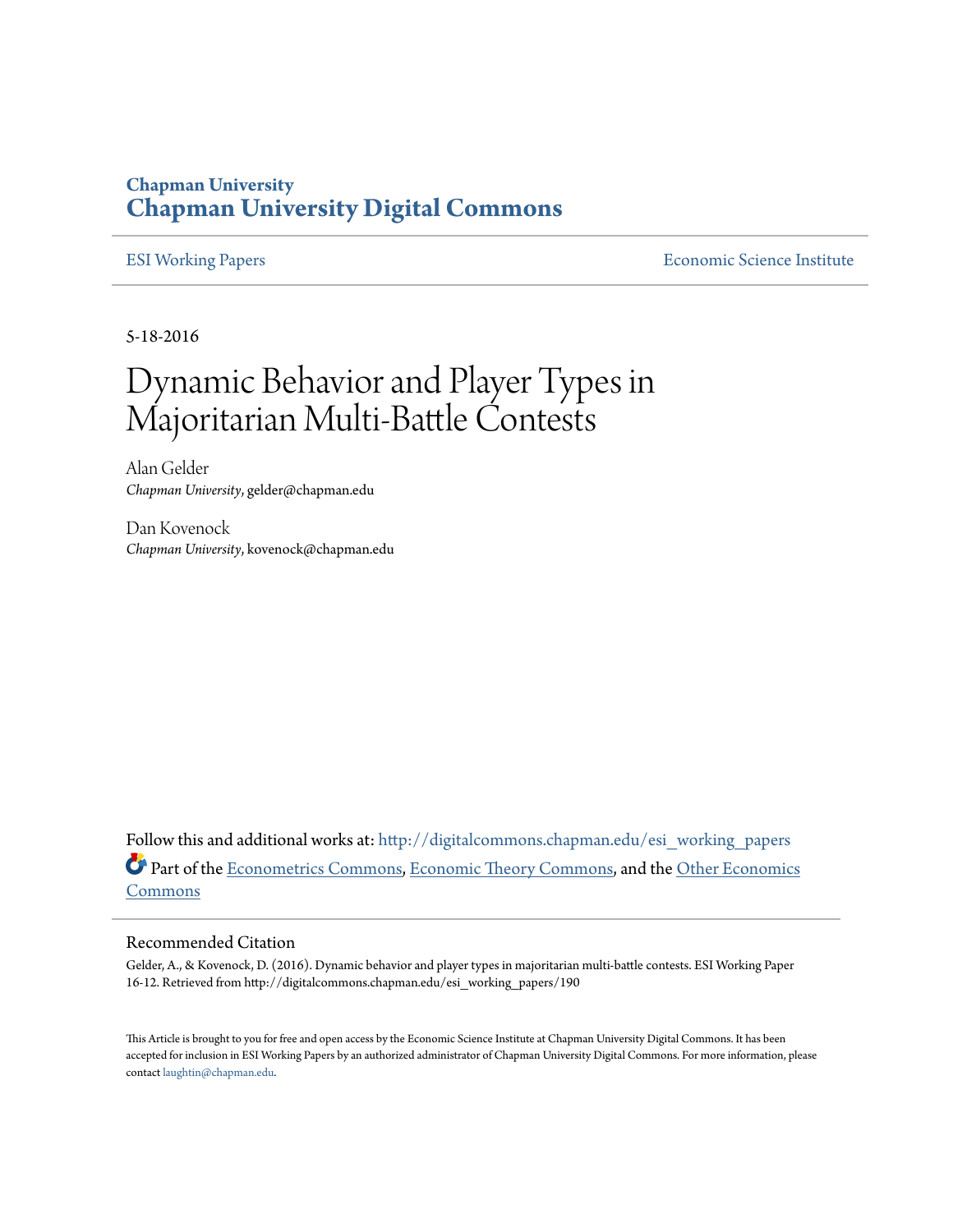## Dynamic Behavior and Player Types in Majoritarian Multi-Battle Contests

**Comments** Working Paper 16-12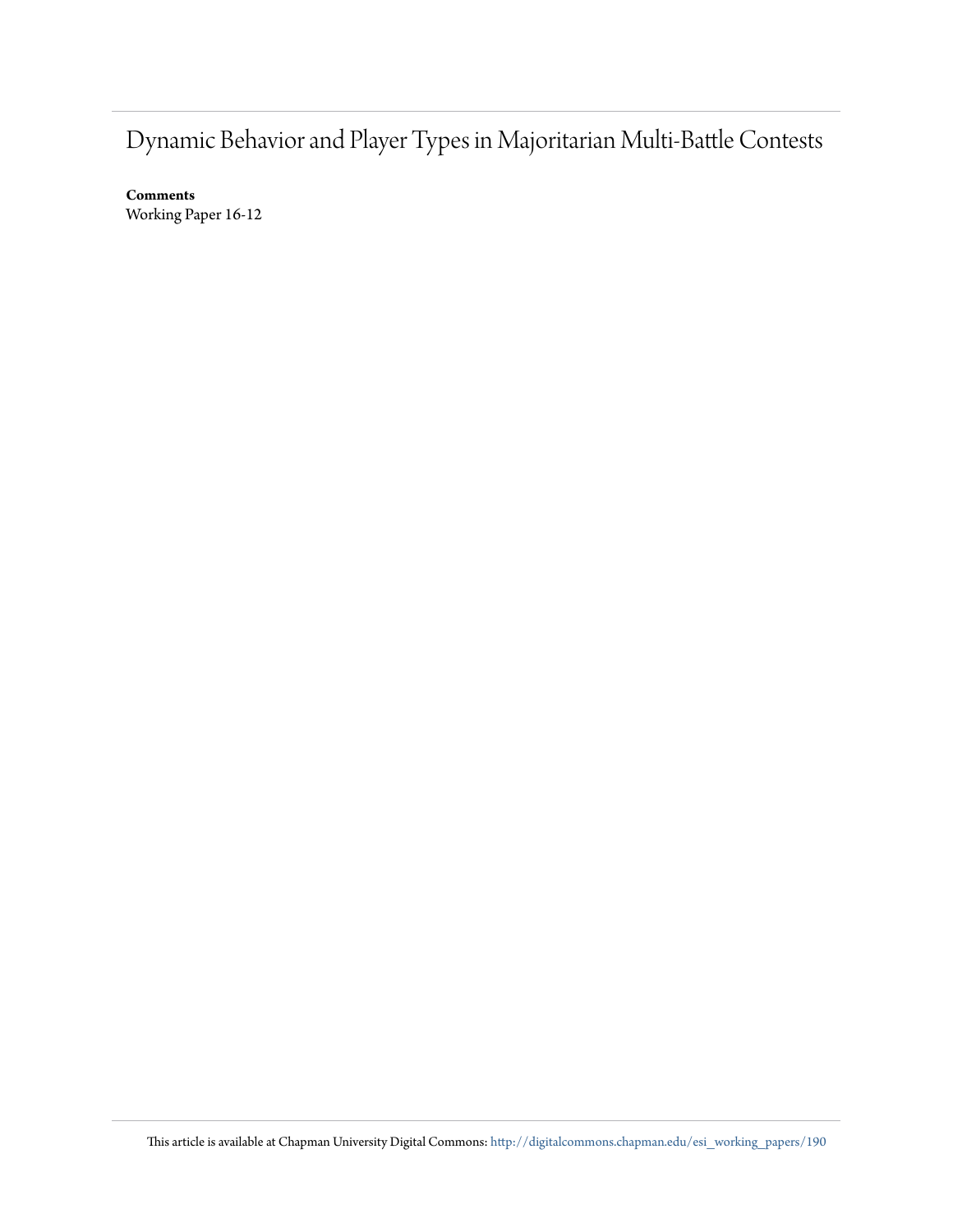### Dynamic Behavior and Player Types in Majoritarian Multi-Battle Contests

Alan Gelder and Dan Kovenock<sup>∗</sup>

*Economic Science Institute, Chapman University, Orange, CA 92866, USA*

#### **Abstract**

In a dynamic contest where it is costly to compete, a player who is behind must decide whether to surrender or to keep fighting in the face of bleak odds. We experimentally examine the game theoretic prediction of last stand behavior in a multi-battle contest with a winning prize and losing penalty, as well as the contrasting prediction of surrendering in the corresponding contest with no penalty. We find varied evidence in support of these hypotheses in the aggregated data, but more conclusive evidence when scrutinizing individual player behavior. Players' realized strategies tend to conform to one of several "types". We develop a taxonomy to classify player types and study how these types interact and how their incidence varies across treatments. Contrary to the theoretical prediction, escalation is the predominant behavior, but last stand and surrendering behaviors also arise at rates responsive to the importance of losing penalties.

*Keywords:* Dynamic Contest, Multi-Battle Contest, Player Type, Experiment, All-Pay Auction, Escalation, Last Stand, Maximin *JEL:* C73, C92, D44, D72, D74

#### **1. Introduction**

Contests are commonly dynamic in nature. Businesses may spend weeks or months jockeying for a lucrative contract, political campaigns frequently span a year or more, and major wars span several. Just as in war, a unifying feature of many contests is that they are frequently comprised of several smaller battles, and that

<sup>✩</sup>This is an updated version of Economic Science Institute Working Paper No. 15–02 (SSRN No. 2558229), dated 27 January 2015. An even earlier version of this paper circulated under the title *Fight or Surrender: Experimental Analysis of Last Stand Behavior*.

 $*$ Corresponding author. Phone:  $+1$  (714) 628-7226

*Email addresses:* gelder@chapman.edu (Alan Gelder), kovenock@chapman.edu (Dan Kovenock)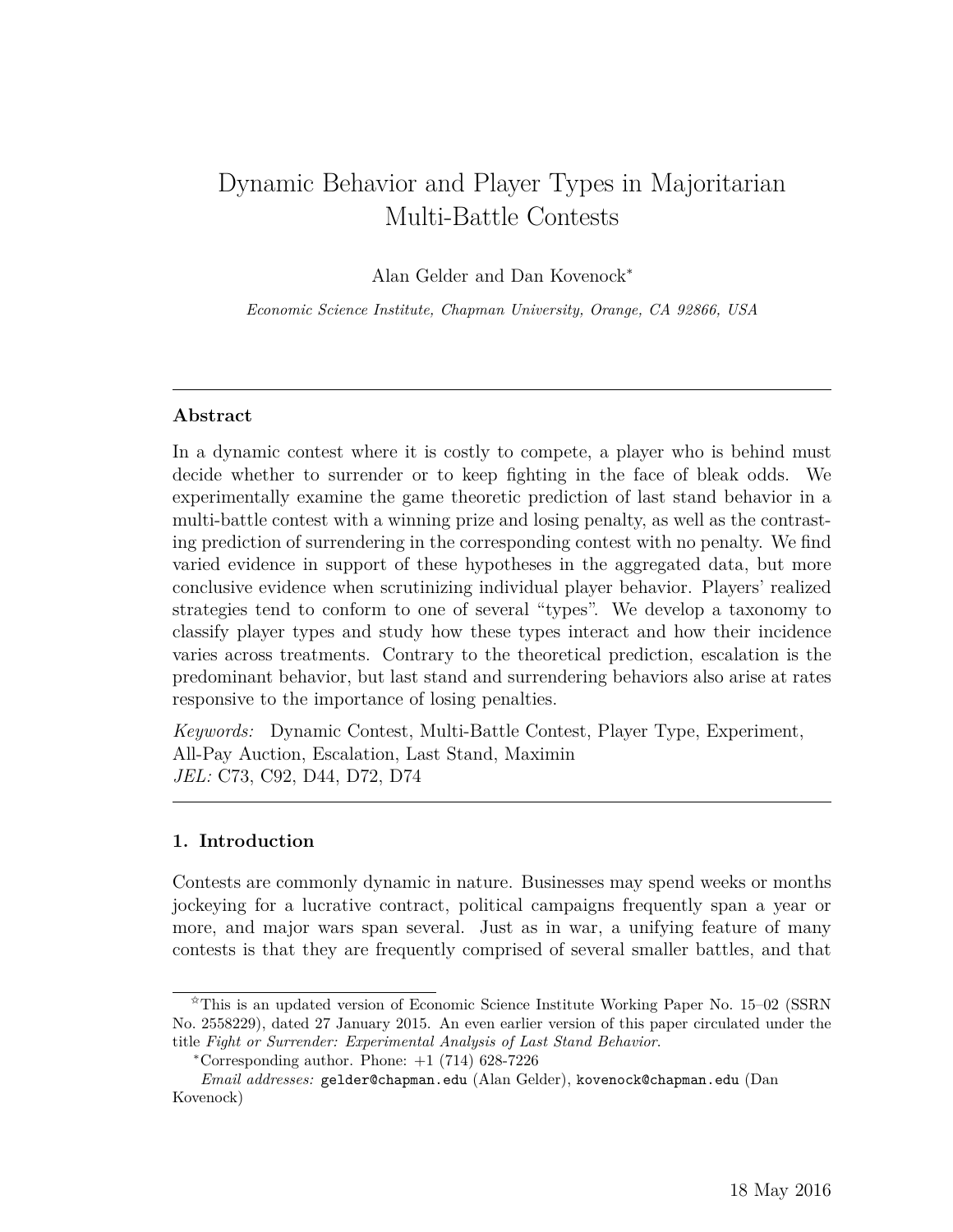throughout those battles, participants have an awareness of whether they are falling behind or approaching an overall victory. Such contests are also inherently costly whether the cost is denominated in troops, effort, money, or other form of expenditure. Participants must therefore weigh the amount and timing of these expenditures in view of their proximity to victory or defeat and the associated consequences of ultimately winning or losing. Needless to say, a broad host of strategies may ensue.

Building on recent theoretical work on dynamic contests, we experimentally examine strategic behavior in the two-player best-of-seven tournament with complete information. Battles within the tournament occur sequentially and are modeled as all-pay auctions. That is, the high bidder wins, but both players pay the cost of their own bid (see Hillman and Riley 1989; and Baye et al. 1996). The first player to win four all-pay auctions becomes the tournament winner and receives a positive winning prize while the loser incurs a nonpositive losing penalty.[1](#page-3-0) Under the assumption that the losing penalty is zero and that there is no time discounting of tournament winnings or bidding expenditures in the all-pay auctions, Konrad and Kovenock (2009) find that the unique sub-game perfect equilibrium entails intense competition when players are symmetrically situated in the tournament. But when a player falls behind by even one battle, he is expected to completely give up.<sup>[2](#page-3-1)</sup> Gelder (2014) shows that this stark pattern of surrendering is not robust to the combined inclusion of a strictly negative losing penalty and the time discounting of potential future earnings or losses. Rather, a player who is behind in the tournament by two or more battles may exhibit last stand behavior—a phenomenon characterized by the laggard bidding more aggressively on average than the frontrunner, despite the poor odds of an ultimate tournament win. A last stand is much more the story of delaying imminent loss than the story of gaining the victor's crown.

<span id="page-3-0"></span><sup>1</sup>This type of contest is a special case of what is known more generally as a two-player race, a term that stems back to the patent race model of Harris and Vickers (1987). Instead of using the all-pay auction, Harris and Vickers model the component contests with a logit-style lottery contest success function where a player's probability of winning is the ratio of the player's own bid to the sum of both players' bids. Harris and Vickers additionally scale the cost of a player's bid by the sum of the bids.

<span id="page-3-1"></span><sup>2</sup>Konrad and Kovenock's analysis covers a more general class of multi-battle contests that allows for the number of all-pay auction victories needed to win the tournament to vary across players and for players to accrue asymmetric prizes for winning the tournament and identical prizes for individual battle victories. If prizes for individual battles are present, a player who is behind will compete, but he will essentially behave as if he were solely competing for the individual battle prize and not for the overall winning prize. An early example of a dynamic contest where players slacken their effort or give up entirely if they fall behind is Fudenberg et al.'s (1983) study of preemption in patent races by firms who have a marginal lead over their competitors.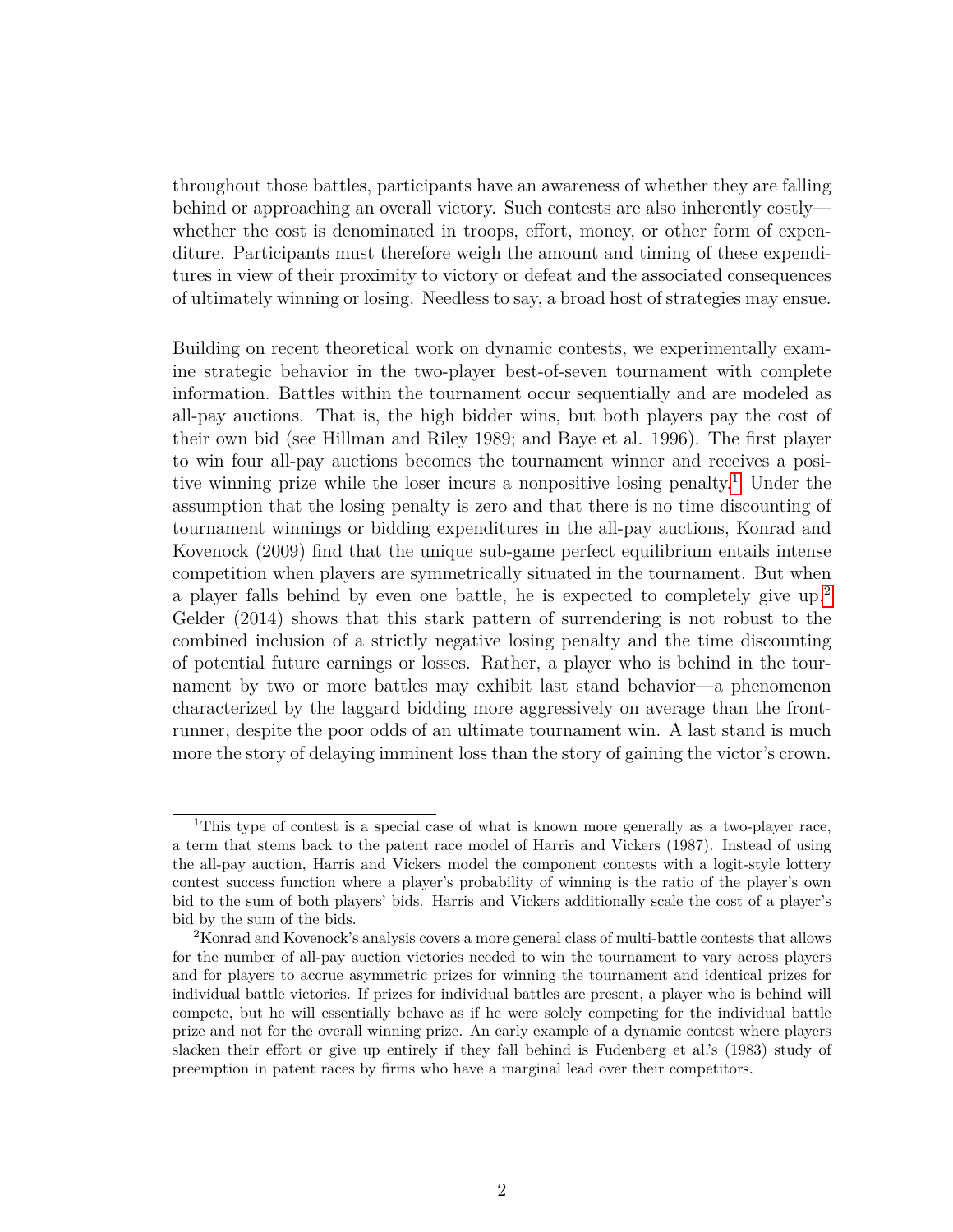We experimentally investigate the contrasting predictions of surrendering versus making a last stand using three prize-penalty combinations: one in which there is a large prize but no penalty, one with a prize and penalty of equal magnitude, and a third in which the penalty is dramatically larger than the prize. In each case, the net difference between the prize and penalty is identical so that in a one-shot contest with risk neutral players, equilibrium behavior would be the same in each case. Because discounting is a central ingredient for the last stand predictions of Gelder (2014), we implement discounting via a probability that the best-of-seven tournament suddenly terminates after each battle. In which case, neither player receives the winning prize or losing penalty, although previous bids are still forfeited.[3](#page-4-0)

In accordance with the theoretical predictions, along the path of a best-of-seven tournament where one player is consistently losing each battle, the rate of surrender is conspicuously high in the treatment with no losing penalty. Along that same path, last stand behavior is a salient feature of the treatments with losing penalties. Viewed from the full set of possible paths, however, the most prominent behavior in all treatments is to escalate the conflict by engaging in a bidding war. The combination of aggressive escalation, passive surrendering, and an artful last stand which becomes aggressive at key moments results in tournaments that have a certain degree of signaling during the initial battles. Although the equilibrium bidding strategy at each battle is entirely forward looking—eyeing each player's distance from a tournament win, rather than the particular bid realizations and path which lead to that point—players clearly respond to the bidding history in the experiment.

Our analysis is twofold, and begins by looking at aggregate behavior on a state-bystate basis within the best-of-seven tournament. Although the dynamic analysis at this stage is largely limited to comparisons between the previous and current battle, the patterns of escalation, surrender, and last stand behavior are still discernible. We next scrutinize dynamic behavior further by examining the full path of each tournament. Here we find that players gravitate toward different strategies and repeatedly use them throughout the experiment. In this regard, players can be categorized according to one of several player types. Since a player's full extensive form strategy is not available in the experimental data, which only contain the player's history-contingent actions along the realized path of the tournament, we refer to these observable actions as a player's *realized strategy*. [4](#page-4-1) Defining a formal taxonomy, we classify the occurrence of different realized strategies across treatments.

<span id="page-4-1"></span><span id="page-4-0"></span><sup>3</sup>Under risk neutrality, this adaptation of the tournament is theoretically innocuous.

<sup>4</sup>The tournament's complex extensive form makes the strategy method (Selten 1967) difficult to implement without strong and unrealistic restrictions on the information available to players at each stage of the game.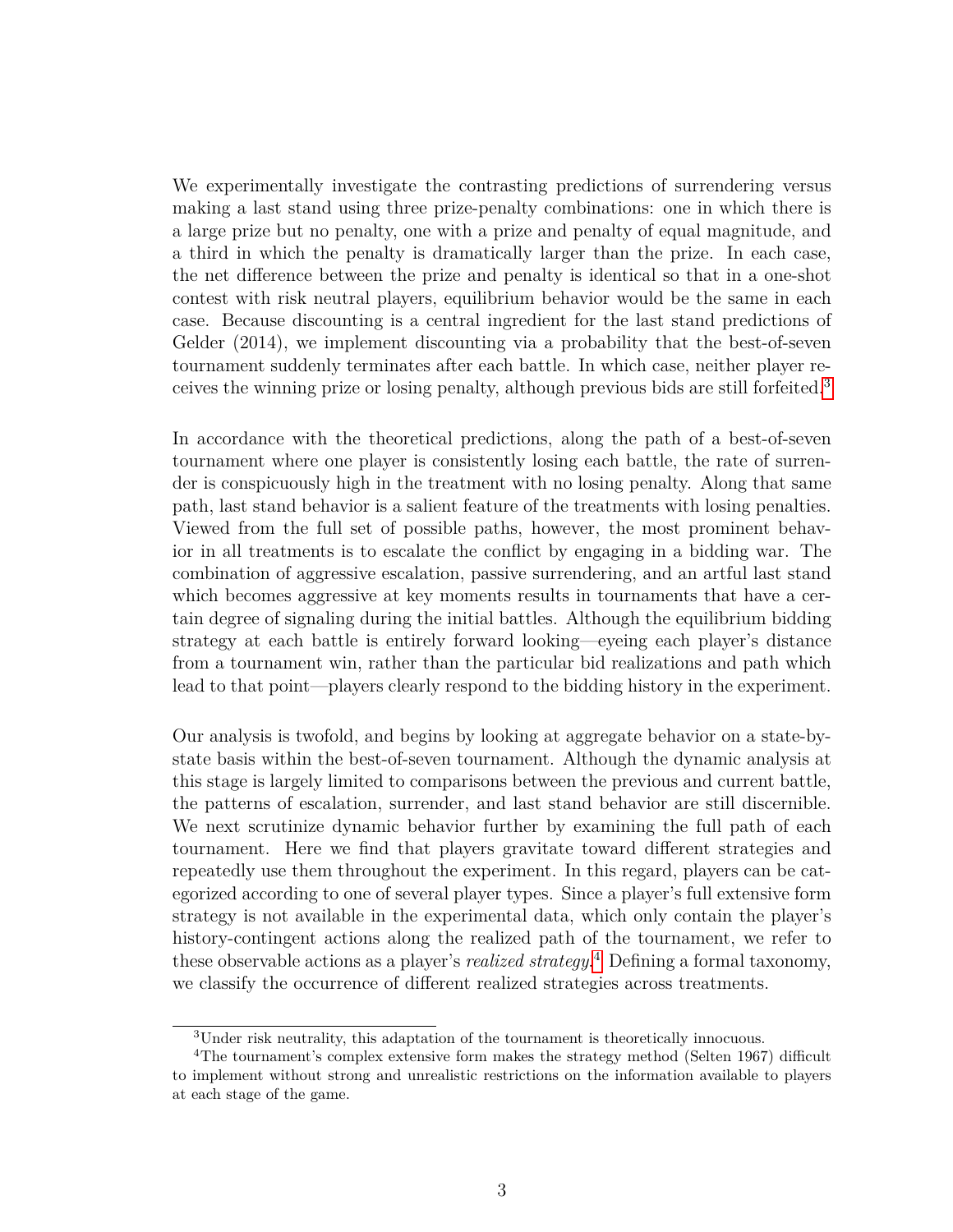Our paper fits within a growing literature on contests and tournaments (Dechenaux et al. 2015 provides an extensive survey of contest experiments), as well as within the behavioral literature on heterogeneous player types in experiments. In terms of dynamic contest experiments, we bridge the gap between several best-of-three tournaments (e.g. Sheremeta 2010; Mago and Sheremeta 2012; Mago et al. 2013; and Irfanoglu et al. 2014) and the best-of-19 tournament in Zizzo (2002). Deck and Sheremeta's (2012) game of siege is also closely related as it can be reached as an intermediate stage in a best-of-seven tournament. In their experiment, players are positioned asymmetrically so that one player (the defender) needs to win three or four successive battles to be victorious, while the attacker only needs to win one. Instead of automatically positioning one player on the brink of defeat, our experiment allows players to reach that point endogenously. It also permits us to see the history of bids leading to that point.<sup>[5](#page-5-0)</sup>

In terms of the player types literature, subjects approach experiments with varying degrees of strategic sophistication, and *level-k* and other theories attempt to classify this range of behavior.<sup>[6](#page-5-1)</sup> Other experimental work induces player types by allowing subjects to potentially be matched against a computer which is known to be programmed a certain way (e.g. Embrey et al. 2015). Here, rather than inducing player types or focusing on the degree to which players are best-responding, we define a handful of player types corresponding to common endogenous patterns of play and analyze their frequency. We also provide a rough ranking of these types in terms of average payoffs.

#### **2. Theory and Hypotheses**

The winner of a best-of-seven tournament is the first player to win four battles. To track each player's progress, we model the state space as a pair  $(i, j)$  where *i* is the number of battles that Player A still needs to win and  $j$  is the number of battles that Player B still needs to win.<sup>[7](#page-5-2)</sup> Hence, the tournament begins at state  $(4, 4)$  and

<span id="page-5-0"></span><sup>5</sup>As we will see, the history of bids is especially revealing. Some players surrender from the start, others begin by mimicking a surrender and then make a last stand. Still others are clearly aggressive but happen to consistently lose by bad luck. Although Deck and Sheremeta avoid any endogenous self-selection by automatically starting players at this point, they miss both the history and the ability to observe competition at less crucial battles.

<span id="page-5-1"></span><sup>6</sup>A recent survey on level-k, cognitive hierarchy, and other related theories is Crawford et al. (2013). Fragiadakis et al. (2013) assert that while strategic play can be captured by such theories, more needs to be done in modeling non-strategic play which follows replicable rules-of-thumb.

<span id="page-5-2"></span><sup>7</sup>Tracking the absolute number of wins for each player requires a two dimensional state space. An alternative model, known as the tug-of-war, tracks the relative number of wins with a unidi-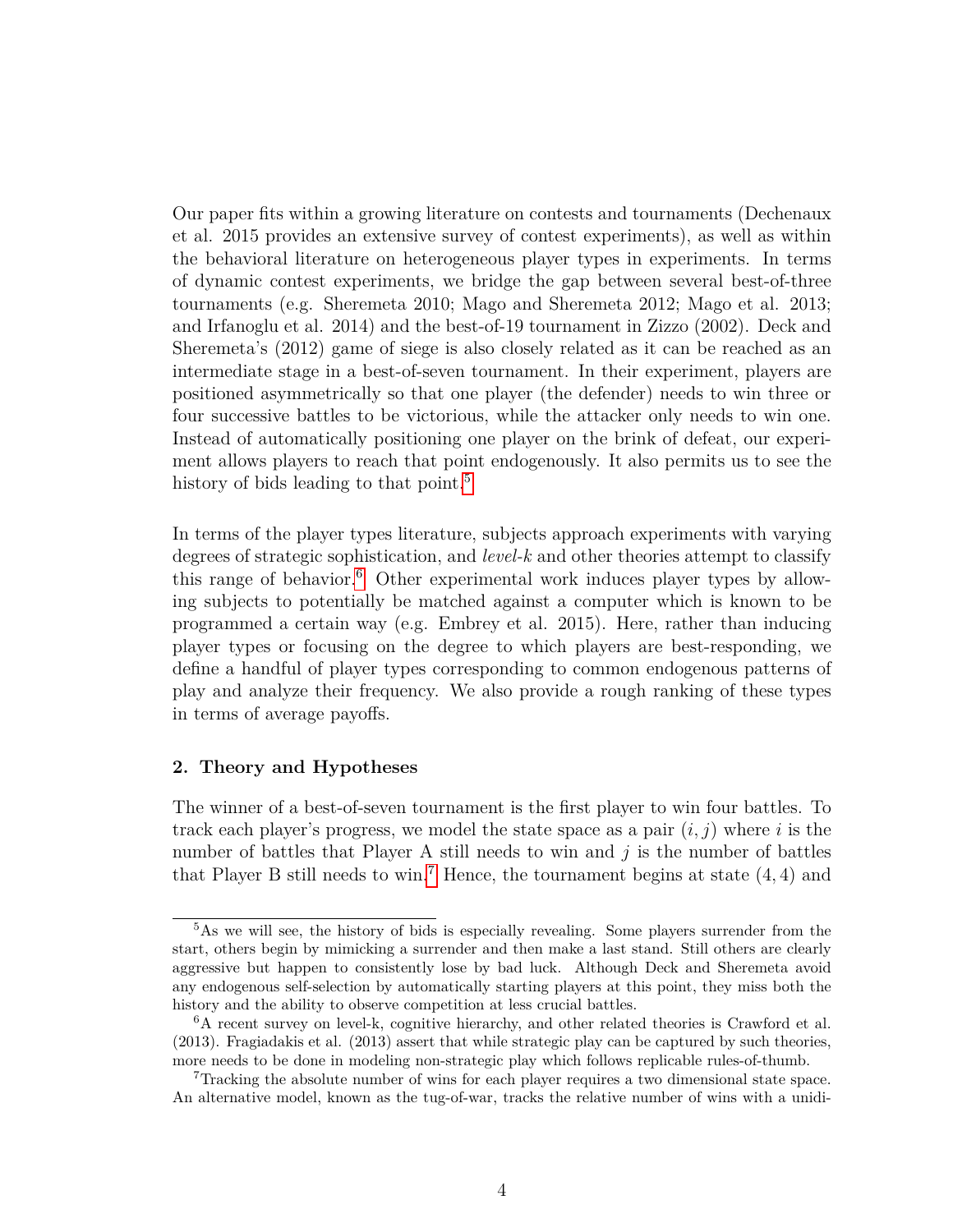<span id="page-6-0"></span>

|              |                                                                                                                                                                                                                                                                        | B wins                          |  |  |
|--------------|------------------------------------------------------------------------------------------------------------------------------------------------------------------------------------------------------------------------------------------------------------------------|---------------------------------|--|--|
| $\theta$     |                                                                                                                                                                                                                                                                        | $(4,0)$ $(3,0)$ $(2,0)$ $(1,0)$ |  |  |
| $\mathbf{1}$ | $\begin{array}{ cccc } \hline (4,1) & (3,1) & (2,1) & (1,1) & (0,1) \\ (4,2) & (3,2) & (2,2) & (1,2) & (0,2) & \rightarrow \\ (4,3) & (3,3) & (2,3) & (1,3) & (0,3) & \stackrel{\text{S1}}{\mathrm{E}} \\ (4,4) & (3,4) & (2,4) & (1,4) & (0,4) \\ \hline \end{array}$ |                                 |  |  |
| 2            |                                                                                                                                                                                                                                                                        |                                 |  |  |
| 3            |                                                                                                                                                                                                                                                                        |                                 |  |  |
|              |                                                                                                                                                                                                                                                                        |                                 |  |  |
|              |                                                                                                                                                                                                                                                                        | $3 \qquad 2$                    |  |  |

Figure 1: Best-of-seven tournament

proceeds until it reaches  $(0, j)$  for  $(i, 0)$  for  $i, j \in \{1, 2, 3, 4\}$ . This is depicted in Figure [1.](#page-6-0) Once a player has won four battles, he receives a prize  $Z \geq 0$  and his opponent incurs a penalty  $L \leq 0$ . Each battle consists of players competing in an all-pay auction with the winner of the auction advancing one state closer to victory.[8](#page-6-1) The unique equilibrium of the two-player all-pay auction is in mixed strategies with players randomizing their bids between 0 and the smaller of the two players' valuation of the prize (Baye et al. 1996). While both players randomize over this interval, the player with the lower valuation will bid 0 with positive probability. That is, if  $\zeta$ *<sup>H</sup>* and  $\zeta$ <sup>L</sup> are the high and low valuations of the prize ( $\zeta$ <sup>H</sup>  $\geq \zeta$ <sup>L</sup> > 0), then the equilibrium bidding distributions are as follows:

$$
F_H(h) = \begin{cases} h/\zeta_L & \text{if } h \in [0, \zeta_L] \\ 1 & \text{if } h > \zeta_L \end{cases}
$$

$$
G_L(\ell) = \begin{cases} (\zeta_H - \zeta_L + \ell)/\zeta_H & \text{if } \ell \in [0, \zeta_L] \\ 1 & \text{if } \ell > \zeta_L \end{cases}
$$
(1)

Expected payoffs are then  $u_H = \zeta_H - \zeta_L$  and  $u_L = 0$ ; winning probabilities are  $p_H = 1 - \frac{\zeta_L}{2\zeta_L}$  $\frac{\zeta_L}{2\zeta_H}$  and  $p_L = \frac{\zeta_L}{2\zeta_H}$  $\frac{\zeta_L}{2\zeta_H}$ ; and the expected bids are  $\mathbb{E}[e_H] = \frac{\zeta_L}{2}$  and  $\mathbb{E}[e_L] = \frac{\zeta_L^2}{2\zeta_H}$ .

The bulk of the analysis in Konrad and Kovenock (2009) and in Gelder (2014) is in extending the one-shot all-pay auction to a dynamic structure where an actual

mensional state space. Within the tug-of-war, Konrad and Kovenock (2005) predict that laggards surrender when there is no losing penalty, while Agastya and McAfee (2006) find that last stand behavior is possible when there is a penalty.

<span id="page-6-1"></span><sup>&</sup>lt;sup>8</sup>An arbitrary tie-breaking rule typically suffices, but the equilibrium in Konrad and Kovenock (2009) requires that ties be awarded to the player who is ahead in the tournament. This allows the frontrunner to coast to victory by bidding zero when the laggard surrenders. Since this is a rather technical requirement, we use a fair randomizing device to break ties in the experiment.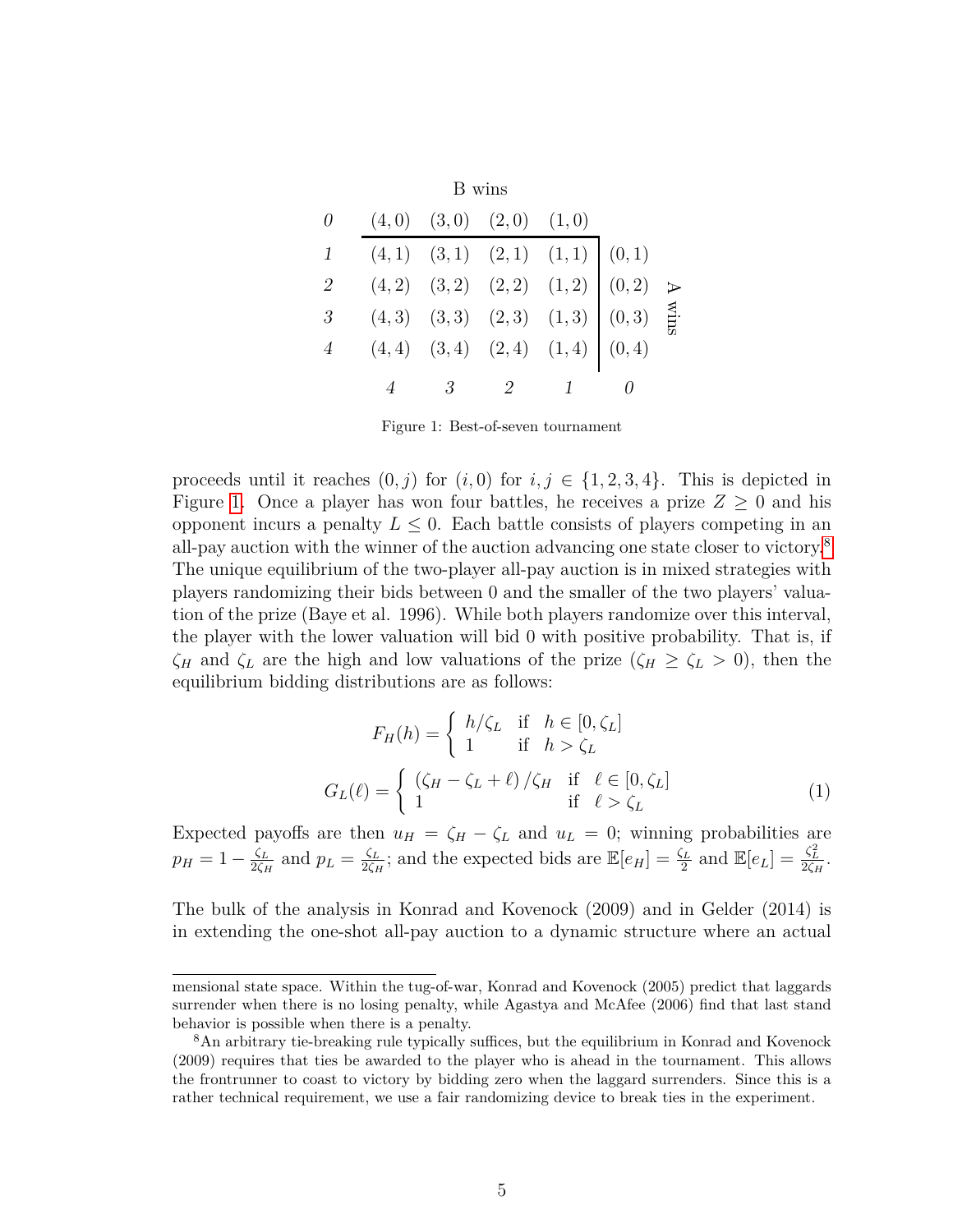prize is awarded only after a player achieves a critical number of wins. Hence, it becomes necessary to identify the prize valuations at each non-terminal state  $(i, j)$ for  $i, j > 0$ . These prize valuations are implicitly defined based on the marginal benefit of winning at (*i, j*) and being one state closer to overall victory versus losing and being one state closer to defeat. When losing is costless—as in Konrad and Kovenock—a player who is behind has a prize valuation of zero, so there is no incentive to compete.[9](#page-7-0) When there is a cost to losing and when players would prefer to win early and lose late, the prize valuations are always strictly positive, so players actively compete at all non-terminal states.<sup>[10](#page-7-1)</sup> The magnitudes of the prize valuations do, however, vary from state to state and across players. Gelder finds that there is a collection of states where the player who is behind in the tournament actually has the higher prize valuation and therefore tends to compete more aggressively. This heightened competition from the underdog is what Gelder terms the last stand.

With regard to incentives, the last stand represents the position in the tournament where the underdog's incentive to avoid losing is stronger than the frontrunner's incentive to win. A player who must avoid losing today, or else incur a sufficiently large penalty, has a stronger motive to compete than the opposing player who may secure the victory tomorrow if not today. The precise collection of states where a last stand occurs depends on the ratio of the winning prize to the losing penalty, as well as the discount factor. The larger the penalty, the closer to the end of the tournament the last stand occurs. In addition to the last stand, Gelder also finds that the frontrunner will defend his overall lead in the tournament if it is threatened. The *defense of the lead* occurs when the frontrunner only has a one-state lead in the tournament and entails a much higher expenditure from the frontrunner than the underdog in expectation. Thus the last stand acts as a defensive push, while the defense of the lead acts as an offensive one.

From the theoretical predictions, there are five main hypotheses we will examine. The first three address the last stand, surrendering, and the defense of the lead. The fourth examines winning margins, which are intimately connected with the conflicting behaviors of making a last stand or surrendering. The final hypothesis addresses the role of the initial battle as a predictor for the final tournament outcome.

<span id="page-7-2"></span><span id="page-7-0"></span><sup>9</sup>A player who is behind receives zero from continuing to lose. Since that player's expected payoff from winning a single state is also zero, then the prize valuation is zero as well.

<span id="page-7-1"></span> $10$ An example of when these assumptions may be satisfied is the US presidential primaries. Candidates would typically prefer to secure their party's nomination early in the election cycle to have more time to prepare for the general election. On the losing side, the potential loss of political capital is likely higher for candidates who unmistakably lose at an early stage and are not able to demonstrate their viability for future campaigns.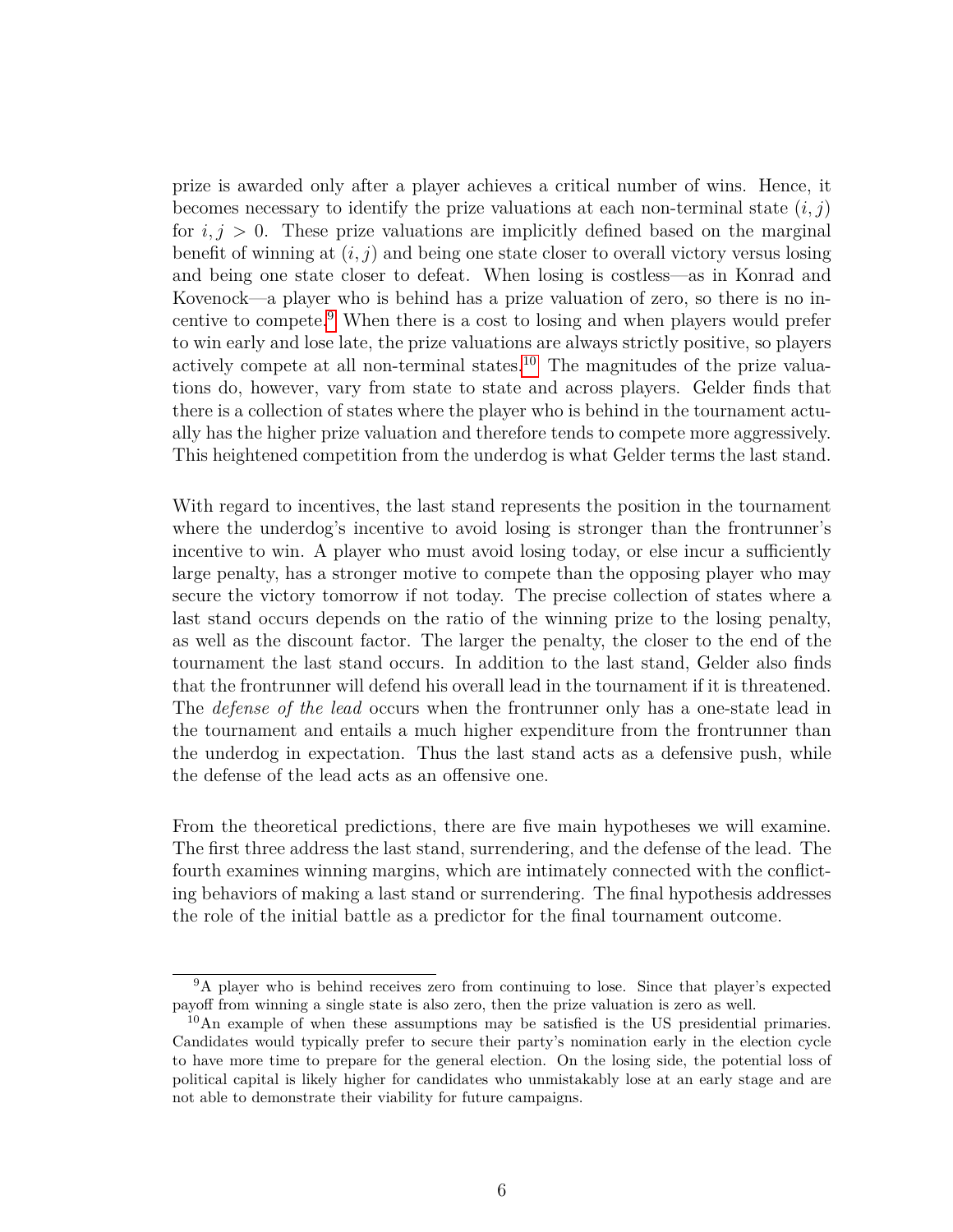- **H1.** *Players on a losing trajectory will make a last stand if the penalty for losing is large relative to the winning prize.*
- <span id="page-8-2"></span>**H2.** *With no losing penalty, a player who is behind will surrender.*
- <span id="page-8-1"></span>**H3.** *Players with a one battle lead in the tournament will compete more aggressively than their opponent in order to defend their lead.*
- <span id="page-8-3"></span>**H4.** *The expected winning margin is increasing in the size of the winning prize relative to the losing penalty.*
- <span id="page-8-4"></span>**H5.** *The initial battle winner wins the entire tournament more than would be predicted by an equal probability of winning each remaining battle.*

#### **3. Methodology**

We conducted 18 experimental sessions, each composed of 12 subjects, at the Economic Science Institute, Chapman University. Sessions were held in a computer lab with partitions between computers. The experiment began with subjects reading the instructions on their computer and completing a short comprehension quiz (a copy is included in the appendix). This quiz was followed by a short risk preference lottery *à la* Holt and Laury (2002). The main portion of the experiment consisted of 20 best-of-seven tournaments, and subjects were randomly and anonymously paired via the computer network for each of these. At the conclusion of the experiment, subjects completed a demographics survey and were paid in cash based on their performance in two randomly selected tournaments.

Each battle within the best-of-seven tournaments was an all-pay auction: subjects placed bids simultaneously, the high bidder won, and ties were broken randomly. In all-pay fashion, a subject's bids throughout a tournament were deducted from his or her payoff for that tournament. The tournament winner then received a prize and the loser incurred a penalty. To capture time preferences for winning and losing, we followed a common practice from macroeconomic experiments by implementing discounting via a continuation probability (e.g. Duffy 2008; Noussair and Matheny 2000). Until a player successfully won four battles, there was a 90% probability that the tournament would indeed continue from one battle to the next (as a discount factor,  $\delta = 0.9$ ). If a tournament ended prematurely, neither player would receive a prize or a penalty, but players still had to pay their bids. Under risk neutrality, such a continuation probability is equivalent to discounting in terms of expected payoffs.<sup>[11](#page-8-0)</sup>

<span id="page-8-0"></span> $11$ The random ending rule may also be thought of as the potential that some exogenous factor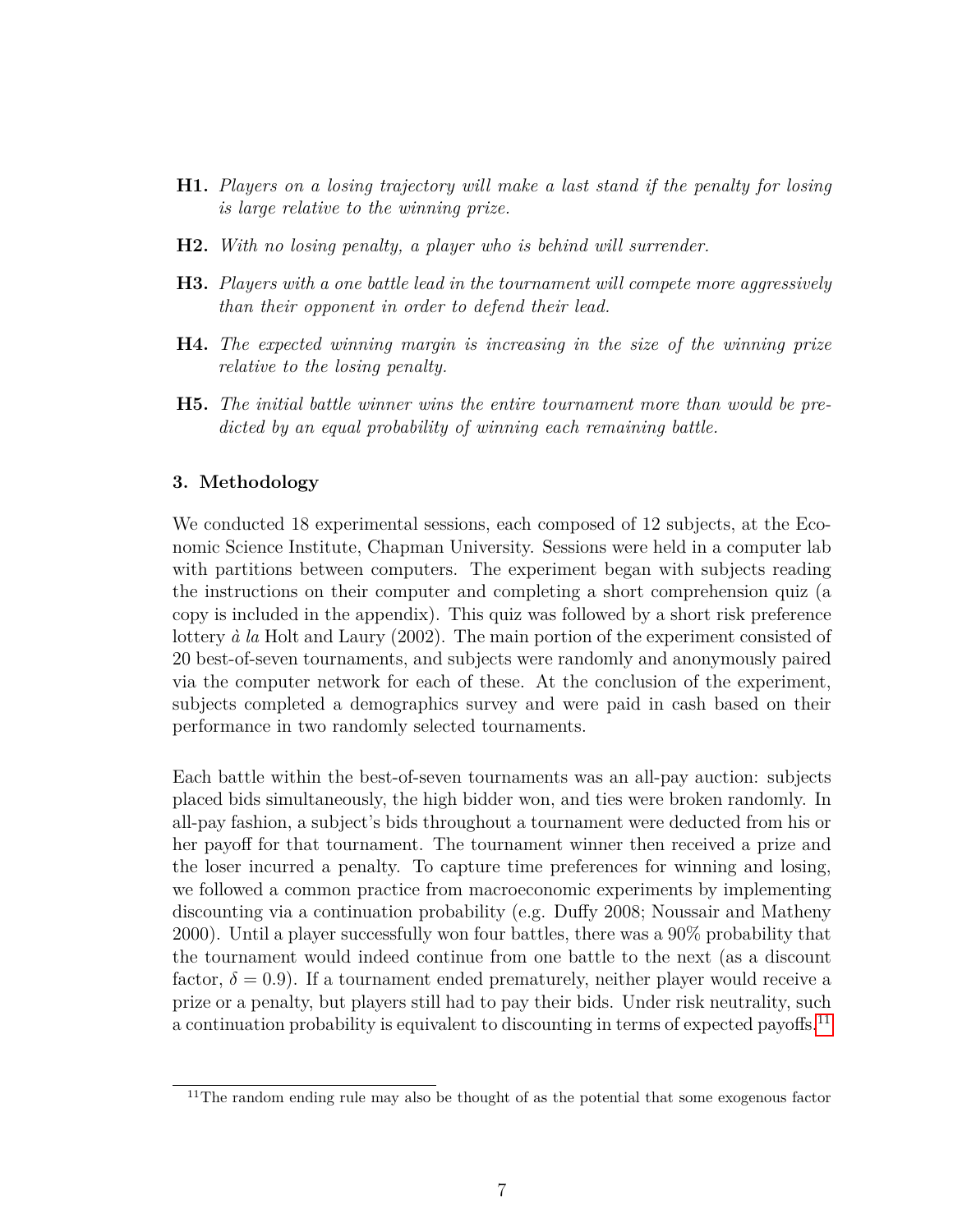We conducted three separate payoff scenarios, with six sessions per treatment:<sup>[12](#page-9-0)</sup> one with a substantial losing penalty and meager winning prize (Win 15 Lose 285), the second with an equal prize and penalty (Win 150 Lose 150), and the third with a sizable prize but no penalty (Win 300 Lose 0).<sup>[13](#page-9-1)</sup> We abbreviate these as L285, L150, and L0. The prizes, penalties, and bids were denominated in an experimental currency called rupees, at 50 rupees  $= 1$  US dollar. In order to make the stakes comparable across treatments, we fixed the difference between the positive prize and the negative penalty at 300 rupees. During a best-of-seven tournament, subjects could see both their own and their opponent's previous bids.<sup>[14](#page-9-2)</sup> They also could see how many rounds they had won or lost, as well as the sum of their bids up to that point in the tournament. An example of the bidding screen is shown in the appendix. When a tournament finished, either by a player winning four battles or by an early termination, the screen would display the final outcome and payoffs before randomly re-matching subjects to begin a new tournament.

For each tournament, subjects received an endowment of rupees from which bids and the losing penalty could be deducted, and to which the winning prize could be added. The final balance was the payoff for the tournament. Since losing penalties varied across treatments, and since bids and losing penalties were deducted from the same account, we wanted to make the treatments comparable in terms of the underlying bidding budget. We accomplished this by varying the initial endowment so that it was composed of an effective bidding budget (700 rupees) plus the size of the losing penalty. Thus, for penalties of 285, 150, and 0, the endowment was 985, 850, and 700. Our choice of 700 for an effective bidding budget was an attempt

suddenly disrupts the conflict (such as the cavalry coming to save the day). Alternatively, with a present value interpretation of discounting, the size of the prize and penalty could be contingent on the winning margin. A benefit of using the random ending rule is that the order of magnitude of expenditures early in the tournament remains comparable to that of the prize and penalty at later stages of the tournament. Noussair and Matheny (2000) compared both the random ending rule and the present value interpretation of discounting in an experiment involving a single agent dynamic optimization problem and found similar results with each method.

<span id="page-9-0"></span> $12$ For each treatment, three of the six sessions where limited to subjects who had previously participated in some other unrelated contest experiment; the other three sessions were open to all individuals in the subject pool, including those who had been involved in another contest experiment. The results are largely unaffected by this variation in the subject pool.

<span id="page-9-1"></span><sup>&</sup>lt;sup>13</sup>Experimental parameters must be multiplied by  $1/\delta$  to coincide with the theoretical ones. Players in the experiment receive the prize or penalty with certainty after winning or losing four battles, but the theoretical model still has discounting between  $(i, 1)$  and  $(i, 0)$  (or  $(1, j)$  and  $(0, j)$ ).

<span id="page-9-2"></span><sup>&</sup>lt;sup>14</sup>Since the unique subgame perfect equilibrium is also Markov perfect, equilibrium bids are not affected by the knowledge of bid realizations at previous states. We chose not to exogenously impose Markovian behavior in the experiment—a choice that results in an extensive form game that is too complex for utilizing the strategy method pioneered by Selten (1967).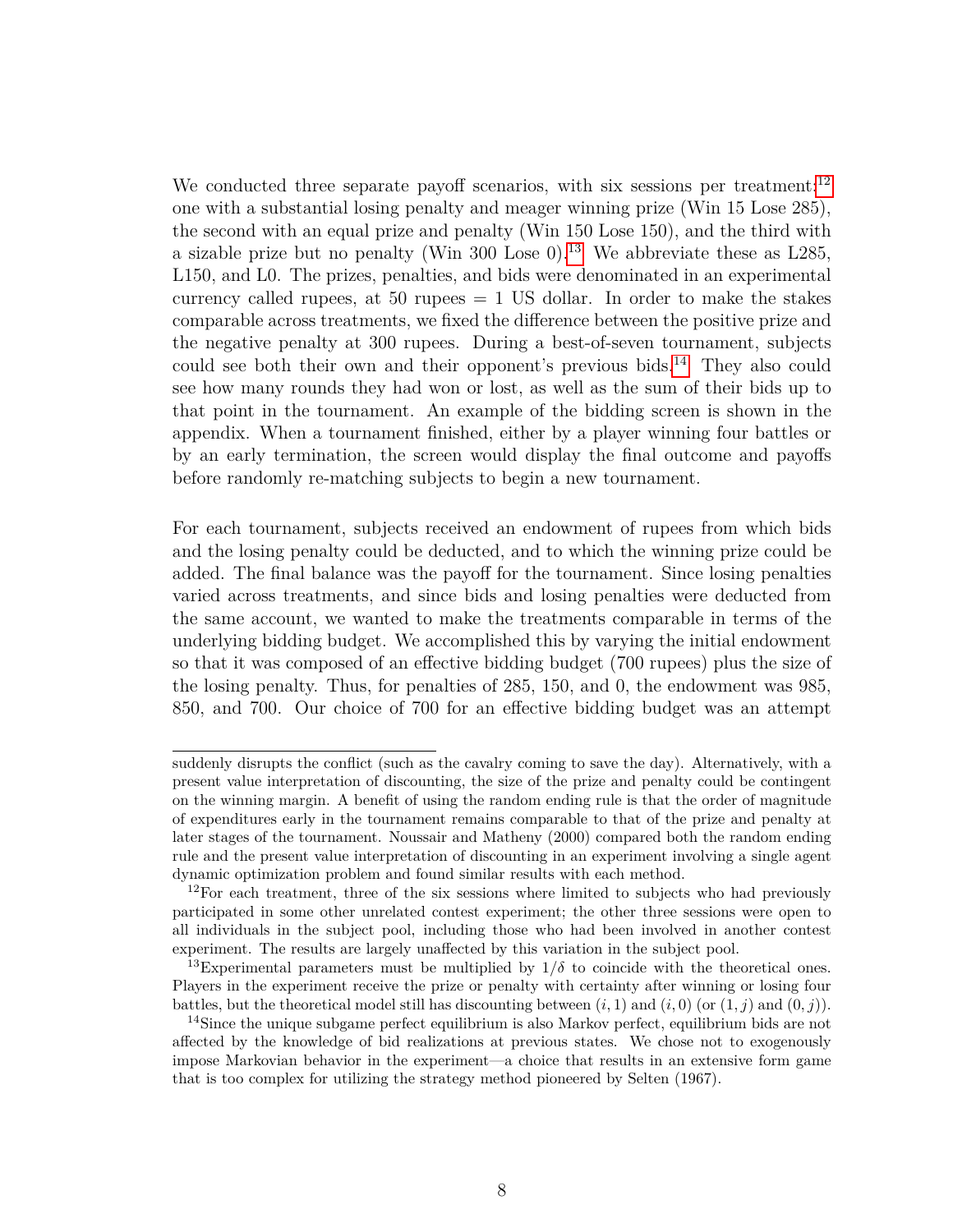to balance two opposing constraints: having a large enough budget so that players would not feel constrained, especially if they reach the sixth or seventh battle; but small enough so that the losing penalties have some bite.<sup>[15](#page-10-0)</sup> In each battle, players could submit bids between 0 and 300 inclusive with up to one decimal place.<sup>[16](#page-10-1)</sup> Our analysis centers on the last ten of the twenty tournaments.

#### **4. Initial Results**

We begin with a brief bird's-eye view of bidding behavior by treatment and state. Following the format in Figure [1](#page-6-0) of portraying the different states of a best-of-seven tournament with a four-by-four grid, the upper panel of Figure [2](#page-11-0) plots the empirical bidding distributions from the experiment, while the bottom panel plots the underlying theoretical distributions. Along the diagonal where the tournament is tied—running from the initial state of (4*,* 4) at the bottom-left to the final possible state of (1*,* 1) at the top-right—competition becomes increasingly intense in terms of expected bids. This is true of all treatments, both theoretically and in the lab; although the bidding levels are considerably lower in the lab at these states.<sup>[17](#page-10-2)</sup>

Moving away from states where the tournament is tied, the *defense of the lead* [\(H3\)](#page-8-1) is depicted theoretically by the rather timid distributions at (4*,* 3), (3*,* 2) and (2*,* 1), which are dwarfed by their counterparts at  $(3, 4)$ ,  $(2, 3)$ , and  $(1, 2)$ . This timidity serves to further accentuate the *last stand* [\(H1\)](#page-7-2) at the upper-left states of (4*,* 2), (4*,* 1), and (3*,* 1). Despite being two or three states behind, the expected winning probability is over one-half at each of these states in the Win 15 Lose 285 treatment, and over one-quarter in the Win 150 Lose 150 treatment.<sup>[18](#page-10-3)</sup> Finally, the tendency

<span id="page-10-0"></span><sup>&</sup>lt;sup>15</sup>Theoretical expected expenditures throughout the entire tournament are as follows: 131.3 (Win 15 Lose 285), 114.4 (Win 150 Lose 150), and 109.4 (Win 300 Lose 0). The effective bidding budget of 700 is large enough to amply cover these amounts. However, in the theoretical model, if a player happened to consistently bid at the top of the equilibrium bidding distribution along the most expensive path of the tournament, then cumulative expenditures could be as high as 975.3 (Win 15 Lose 285), 1001.7 (Win 150 Lose 150), or 1031.7 (Win 300 Lose 0). Thus there are contingencies of the tournament for which the effective bidding budget is theoretically binding.

<span id="page-10-2"></span><span id="page-10-1"></span><sup>16</sup>300 is the highest upper bound of an equilibrium bidding distribution, occurring at (1*,* 1).

<sup>&</sup>lt;sup>17</sup>In previous one-shot contest experiments, bidding distributions are frequently bifurcated with subjects submitting either high or low bids. This results in distributions that are concave over the lower bidding range and convex over the upper range (e.g. Potters et al. 1998; Gneezy and Smorodinsky 2006; and Ernst and Thöni 2013). Both for all-pay auction and Tullock contest experiments, prospect theory has been proposed as a possible explanation (Ernst and Thöni 2013; Sheremeta 2013). Here, however, bidding distributions are concave at most states, with exceptions occurring when both players are close to victory.

<span id="page-10-3"></span><sup>&</sup>lt;sup>18</sup>Specifically, at  $(4, 2)$ ,  $(4, 1)$ , and  $(3, 1)$ , the theoretical winning probabilities are 0.529, 0.564, and 0.524 in the Win 15 Lose 285 treatment, and 0.278, 0.263, and 0.263 in the Win 150 Lose 150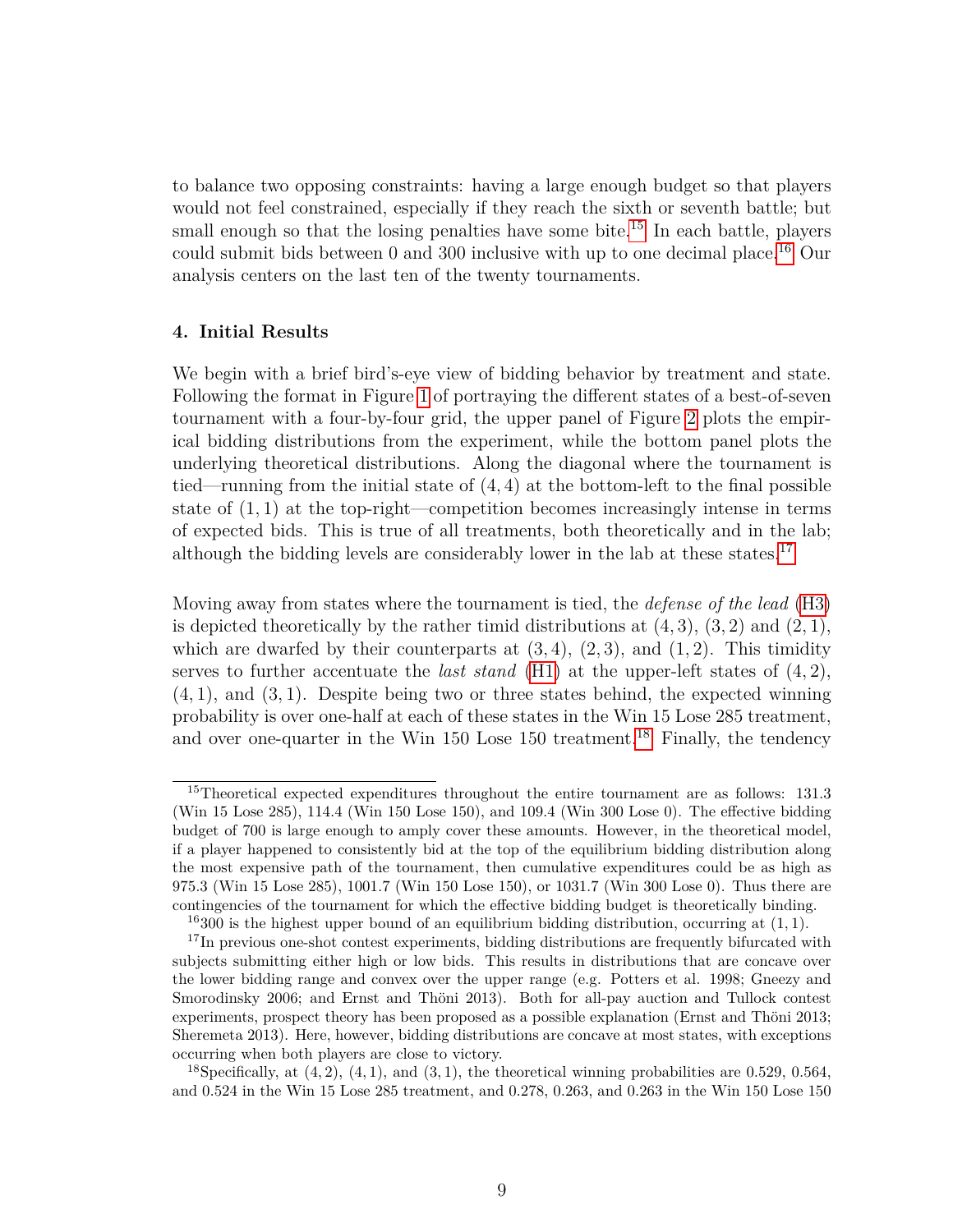<span id="page-11-0"></span>

Figure 2: CDFs of bids by treatment at each state: empirical (top) and theoretical (bottom).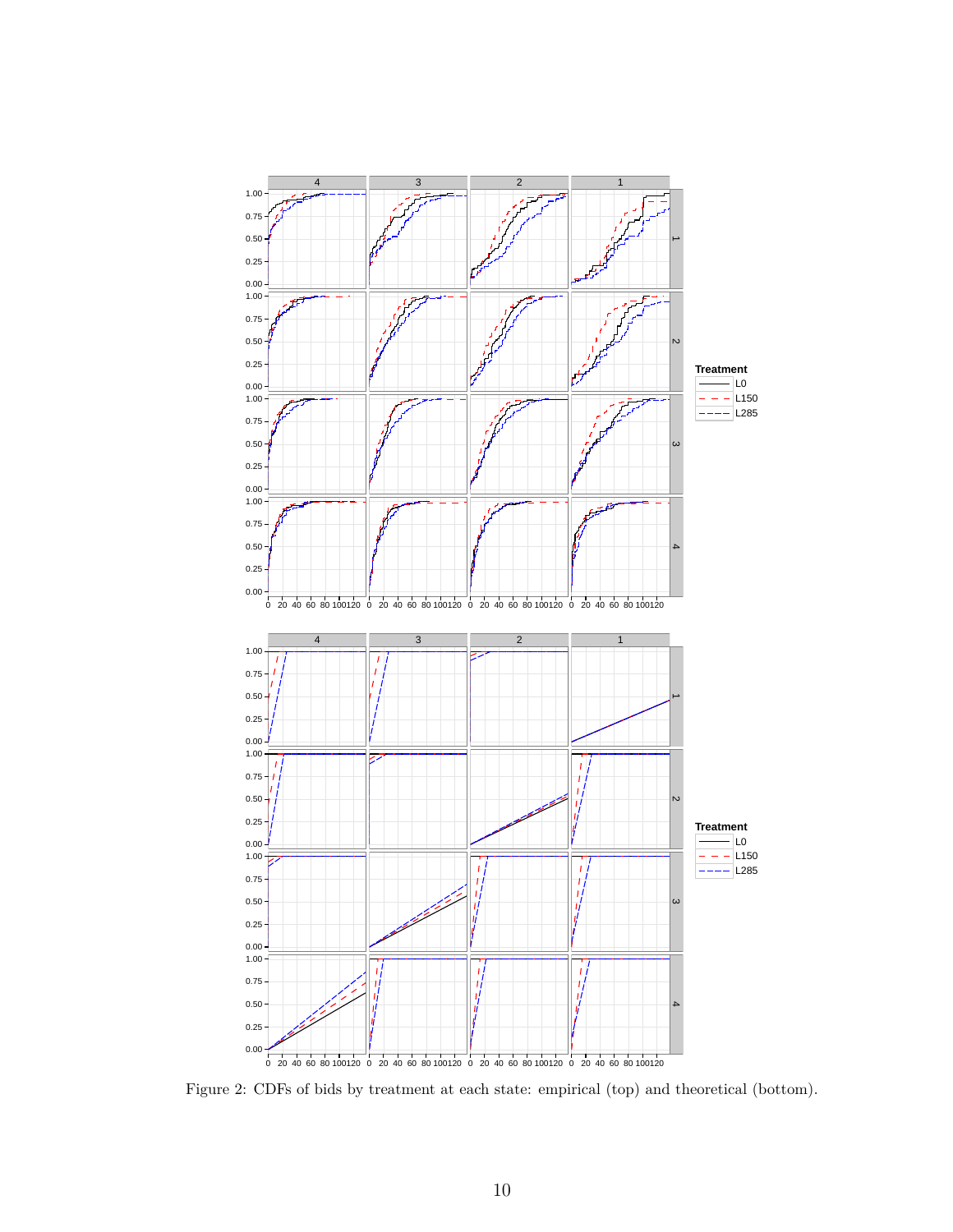to utterly *surrender* [\(H2\)](#page-8-2) in the Win 300 Lose 0 treatment is represented in the theoretical distributions by the lack of any positive bids once a player falls behind.[19](#page-12-0)

On quick inspection, each of these hypothesized behaviors is evidently lacking to one degree or another in the empirical bidding distributions. The defense of the lead is nowhere to be seen, with winning probabilities at (4*,* 3), (3*,* 2) and (2*,* 1) sitting between one-half and one-third across treatments.<sup>[20](#page-12-1)</sup> When a last stand is expected, players do win 33 to 45 percent of the time, but the apparent lack of a defense of the lead masks the extent to which these wins may be interpreted as a last stand. As for surrendering, the clearest example is at (4*,* 1), where 74% of the bids are zero in the Win 300 Lose 0 treatment (compared with 41% in each of the other two treatments).<sup>[21](#page-12-2)</sup> Another potential indication of surrendering is that the Win  $300$ Lose 0 treatment has the lowest winning probabilities at  $(4, 2)$ ,  $(4, 1)$ , and  $(3, 1)$ .<sup>[22](#page-12-3)</sup> Yet looking across states, the bidding distributions are often more aggressive in the Win 300 Lose 0 treatment than in the Win 150 Lose 150 treatment. Surrendering, along with the other hypothesized behaviors, is not as prevalent as predicted.

To understand surrendering or last stand behavior, it is worth drilling down into the observations at state (4*,* 1) to explore the particular bidding histories leading to this point. Table [1](#page-13-0) divides the state (4*,* 1) observations into five such histories. Each division is based on whether the player bids zero at (4*,* 1), as well as on the frequency of zero bids at the previous three states: (4*,* 2), (4*,* 3), and (4*,* 4). A bid of zero at this final state ensures defeat and can definitively be interpreted as surrendering. Bidding zero at the earlier states, however, is a mixed signal. It may indeed convey an intent to surrender. But it may also imply that the player is lying in wait—hoping perhaps that the tournament will terminate prematurely after one

treatment (for the latter treatment, a best-of-seven tournament is not large enough to include the states where the player who is behind is expected to win with more than one-half probability). In contrast, theoretical winning probabilities at  $(4,3)$ ,  $(3,2)$  and  $(2,1)$  are 0.056, 0.056, and 0.052 in the Win 15 Lose 285 treatment, and 0.029, 0.028, and 0.026 in the Win 150 Lose 150 treatment.

<span id="page-12-0"></span><sup>19</sup>As previously noted, Konrad and Kovenock (2009) award ties to the player who is ahead in the tournament. Once the laggard surrenders, the frontrunner has no need to place a positive bid.

<span id="page-12-1"></span> $^{20}$ Namely, 0.38, 0.48, and 0.48 respectively in the Win 15 Lose 285 treatment; 0.28, 0.39, and 0.48 in the Win 150 Lose 150 treatment; and 0.32, 0.44, and 0.40 in the Win 300 Lose 0 treatment.

<span id="page-12-2"></span><sup>&</sup>lt;sup>21</sup> Combining bids of 0 and 0.1 raises these totals to 78% in the Win 300 Lose 0 treatment,  $45\%$ in the Win 150 Lose 150 treatment, and 43% in the Win 15 Lose 285 treatment.

<span id="page-12-3"></span><sup>&</sup>lt;sup>22</sup>Experimental winning probabilities at  $(4, 2)$ ,  $(4, 1)$ , and  $(3, 1)$  are 0.26, 0.16, and 0.33 in the Win 300 Lose 0 treatment. The Win 15 Lose 285 treatment has corresponding values of 0.33, 0.34, and 0.43, while the Win 150 Lose 150 treatment comes in at 0.33, 0.39, and 0.45. Using a standard proportions test, each of these states has a lower winning probability in the Win 300 Lose 0 treatment than each of the other two treatments at the  $10\%$  significance level or below. This comparison holds at (4*,* 1) well below the 1% significance level.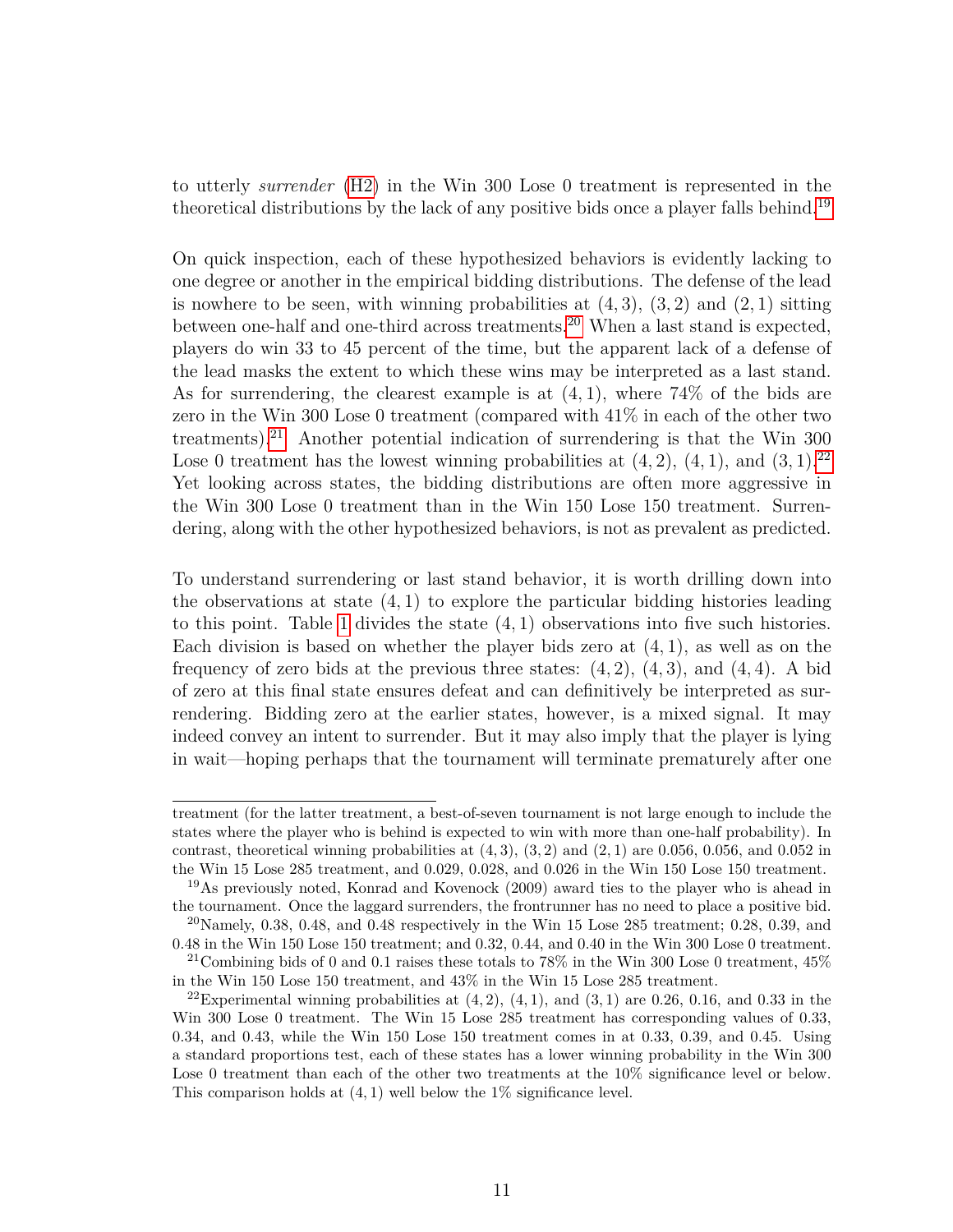<span id="page-13-0"></span>

| History                                                             |      | $L285$ $L150$ $L0$ |     |
|---------------------------------------------------------------------|------|--------------------|-----|
| Bid 0 at $(4, 1)$ : And bid 0 at all previous states                | 23.3 | 25.8 50.4          |     |
| Bid 0 at $(4, 1)$ : One or more previous bids > 0                   |      | 17.5 15.2 23.2     |     |
| $\text{Bid} > 0$ at $(4, 1)$ : And bid $> 0$ at all previous states |      | 25.8 32.6 15.2     |     |
| $\text{Bid} > 0$ at $(4, 1)$ : All previous bids were 0             | 16.7 | 9.8                | 4.8 |
| $\text{Bid} > 0$ at $(4, 1)$ : One or two previous bids were 0      | 16.7 | 16.7               | 6.4 |
| Total obs.                                                          | 120  | 132                | 125 |

Table 1: Bidding history of state (4*,* 1) observations (in %)

of the early rounds, but ready to act if it does not.

In the first history of Table [1,](#page-13-0) players surrender from the start and submit zero bids at each and every state. Notably, such an outright surrender accounts for half the observations at (4*,* 1) in the Win 300 Lose 0 treatment, twice the frequency of the other two treatments.[23](#page-13-1) The second history also exhibits surrendering, but one in which the player was actively competing at a previous point in the tournament. This type of surrendering is perhaps more indicative of discouragement, and the difference across treatments is less stark (although still highest in the Win 300 Lose 0 treatment). The next three histories all entail a strictly positive bid at (4*,* 1). Of these, the most prevalent is to place positive bids at all previous states. Although this distinction does not account for changes in the magnitude of past bids, this history would certainly capture those who never gave up.<sup>[24](#page-13-2)</sup> The fourth and fifth histories provide some evidence of last stand behavior. These players lie in wait, placing bids of zero at one, two, or even all three previous states, yet spring into action when facing a tournament loss. Combined, these two histories account for a full third of the (4*,* 1) observations in the Win 15 Lose 285 treatment, over a quarter in the Win 150 Lose 150 treatment, but only  $11\%$  in the Win 300 Lose 0 treatment.<sup>[25](#page-13-3)</sup>

<span id="page-13-1"></span><sup>&</sup>lt;sup>23</sup>A proportions test between the frequency of outright surrender in the Win 300 Lose 0 treatment and each of the other two treatments yields a p-value of 0.000.

<span id="page-13-2"></span> $24$ One way to address changes in magnitude is to track whether players bid at least as high as the bid they lost to in the previous round. In the Win 15 Lose 285 and the Win 150 Lose 150 treatments, 74% of the third history observations had a bid at (4*,* 1) that was higher than the opponent's previous bid. For the Win 300 Lose 0 treatment, it drops to 58%.

<span id="page-13-3"></span><sup>&</sup>lt;sup>25</sup>Whether the fourth and fifth histories are combined or considered separately, the proportion of observations in these histories is statistically greater in both the Win 15 Lose 285 and the Win 150 Lose 150 treatments than in the Win 300 Lose 0 treatment. The least significant comparison is between the Win 150 Lose 150 and the Win 300 Lose 0 treatments in the fourth history (zstat=2.39, p-value=0.061). Otherwise, all comparisons are significant below the  $1\%$  level.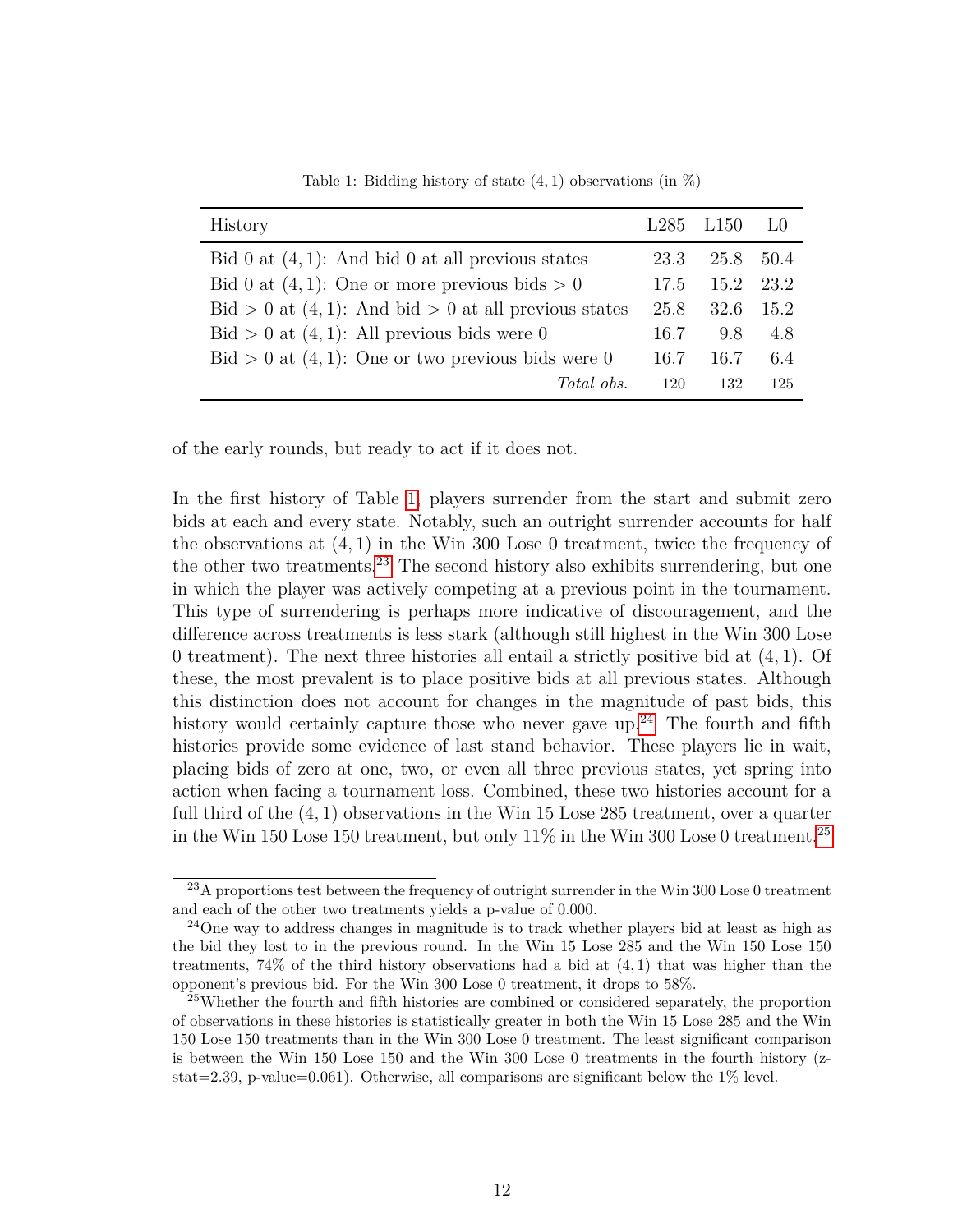| After arriving at a state by losing |       |       |       |      |                          |  |
|-------------------------------------|-------|-------|-------|------|--------------------------|--|
|                                     | (4,3) | (4,2) | (4,1) |      | $(3,1)$ All Other States |  |
| L285                                | 48.4  | 46.9  | 47.5  | 59.7 | 79.2 to 87.9             |  |
| L150                                | 40.9  | 40.4  | 47.7  | 63.2 | 67.6 to 91.7             |  |
| LΩ                                  | 45.1  | 32 6  | 20.8  | 51.4 | 66.7 to 91.7             |  |

<span id="page-14-0"></span>Table 2: Propensity to match or outbid the winning bid in the previous state (in  $\%$ )

| After arriving at a state by winning |  |  |  |  |  |
|--------------------------------------|--|--|--|--|--|
|--------------------------------------|--|--|--|--|--|

|                  | (3,4) | (2,4) | (1,4) |      | $(1,3)$ All Other States |
|------------------|-------|-------|-------|------|--------------------------|
| L285             | 66.6  | 60.7  | 56.7  | 72.7 | 80.2 to 90.9             |
| L <sub>150</sub> | 67.5  | 56.8  | 50.8  | 64.5 | 68.0 to 91.7             |
| Lθ               | 72.1  | 56.5  | 57.6  | 75.7 | 73.6 to 89.6             |

We gain another clue into surrendering and last stand behavior by examining the propensity to submit bids that are at least as high as the winning bid in the previous state. These are bids which up the ante. Table [2](#page-14-0) shows the propensity for such bids, both by state and by whether the player arrived at that state by winning or losing the previous round. The response across treatments at (4*,* 3) to match or outbid an opponent's winning bid at (4*,* 4) ranges from 41% to 48%. Subsequent propensities at (4*,* 2) and (4*,* 1) are revealing. The Win 15 Lose 285 treatment maintains a steady course at roughly 47%; the Win 150 Lose 150 treatment swells from 40% to 48% as it reaches (4*,* 1); the Win 300 Lose 0 treatment conversely sinks to 21%. [26](#page-14-1) Players at (3*,* 4), (2*,* 4), and (1*,* 4) are meanwhile lulled into security by the large contingent in each treatment who do not challenge the previous high bid. By (2*,* 4), frontrunners let down their guard to the point that 40% or more actually lower their bid. The stage is thus set for a sly laggard to jump in and win a battle at a modest bid.

Across the *interior states*—those in which both players have at least one win to their name—competition is best summarized by escalation. In all three treatments, and regardless of whether these states are reached by winning or losing, players match or beat the previous high bid 67% to 92% of the time.<sup>[27](#page-14-2)</sup> Reaching an interior state

<span id="page-14-1"></span><sup>&</sup>lt;sup>26</sup>The difference at  $(4,1)$  between Win 300 Lose 0 and each of the other two treatments is statistically verifiable below the 1% significance level with a standard proportions test.

<span id="page-14-2"></span><sup>&</sup>lt;sup>27</sup>Two noted exceptions in Table [2](#page-14-0) are arriving at  $(3, 1)$  by losing and at  $(1, 3)$  by winning. These lower propensities may reflect discouragement at the former and overconfidence at the latter.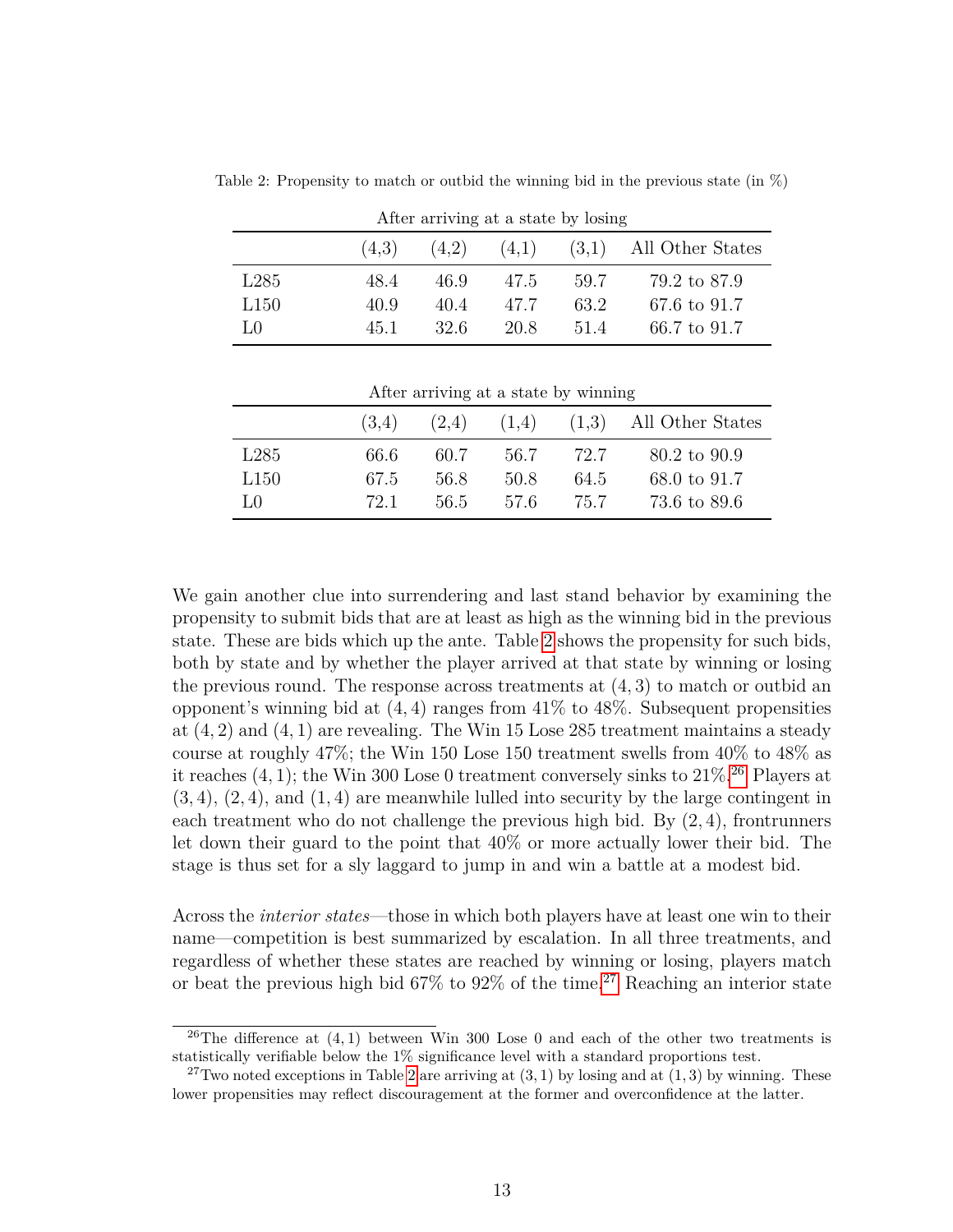<span id="page-15-0"></span>

|                                                                                      | L285  | L150                                               | LO    |
|--------------------------------------------------------------------------------------|-------|----------------------------------------------------|-------|
| Lost last round:                                                                     |       |                                                    |       |
| Winning Bid Last Round                                                               |       | $1.13***(0.060)$ $0.98***(0.117)$ $0.78***(0.112)$ |       |
| Abs. Bid Diff. Last Round $-0.79***$ $(0.129)$ $-0.27*$ $(0.117)$ $-0.53*$ $(0.246)$ |       |                                                    |       |
| $R^2$                                                                                | 0.518 | 0.364                                              | 0.348 |
| Won last round:                                                                      |       |                                                    |       |
| Winning Bid Last Round                                                               |       | $1.16***(0.081)$ $1.13***(0.101)$ $0.93***(0.079)$ |       |
| Abs. Bid Diff. Last Round $-0.51***$ (0.122) $-0.56**$ (0.177) $-0.80**$ (0.207)     |       |                                                    |       |
| $R^2$                                                                                | 0.670 | 0.589                                              | 0.330 |

Table 3: Fixed Effects Regression for Predicting a Player's Bid at an Interior State

Significance levels: <sup>\*</sup>10%, <sup>\*\*</sup>5%, <sup>\*\*\*</sup>1%. Cluster-robust std. errors at session level in parentheses.

is a mutual signal of each player's engagement in the competition. The high degree of correlation between the previous winning bid and a player's subsequent bid is borne out further by the fixed effects models in Table [3.](#page-15-0) Grouping bids at interior states by whether the player won or lost the last round, these models predict a player's bid solely from the previous winning bid and the absolute difference in the two players' bids last round.[28](#page-15-1) Across treatments, increases in the previous winning bid are matched nearly one-for-one in the subsequent bid—although the effect is slightly larger following a win and with losing penalties.

Our final two hypotheses address the size of the winning margin [\(H4\)](#page-8-3) and the importance of winning the initial battle of the tournament [\(H5\)](#page-8-4). A natural consequence of last stand behavior is that the winning margin tends to decrease in the losing penalty. Landslide victories, on the other hand, frequently occur when players are prone to surrender. Table [4](#page-16-0) reports the distribution of winning margins for completed tournaments within each treatment.[29](#page-15-2) Differences across treatments are most noticeable with winning margins of either one or four battles. In support of our hypothesis, landslide victories are clearly more pronounced in the Win 300 Lose 0 treatment and account for over 40% of completed tournaments, 11 percentage points above the other two treatments. Conversely, the Win 300 Lose 0 treatment has the lowest occurrence of neck-and-neck victories.<sup>[30](#page-15-3)</sup>

<span id="page-15-1"></span><sup>&</sup>lt;sup>28</sup>Time in the fixed effects model is measured by both the tournament number and the round within the tournament. Fixed effects are included for each individual subject.

<span id="page-15-2"></span> $^{29}$ Counts underlying the percentages in Table [4](#page-16-0) are adjusted to account for attrition from early termination. That is, observations for a winning margin of *k* are multiplied by  $1/(0.9^{4-k})$ .

<span id="page-15-3"></span> $30$ The claim that the Win 300 Lose 0 treatment has both a higher frequency of landslide victories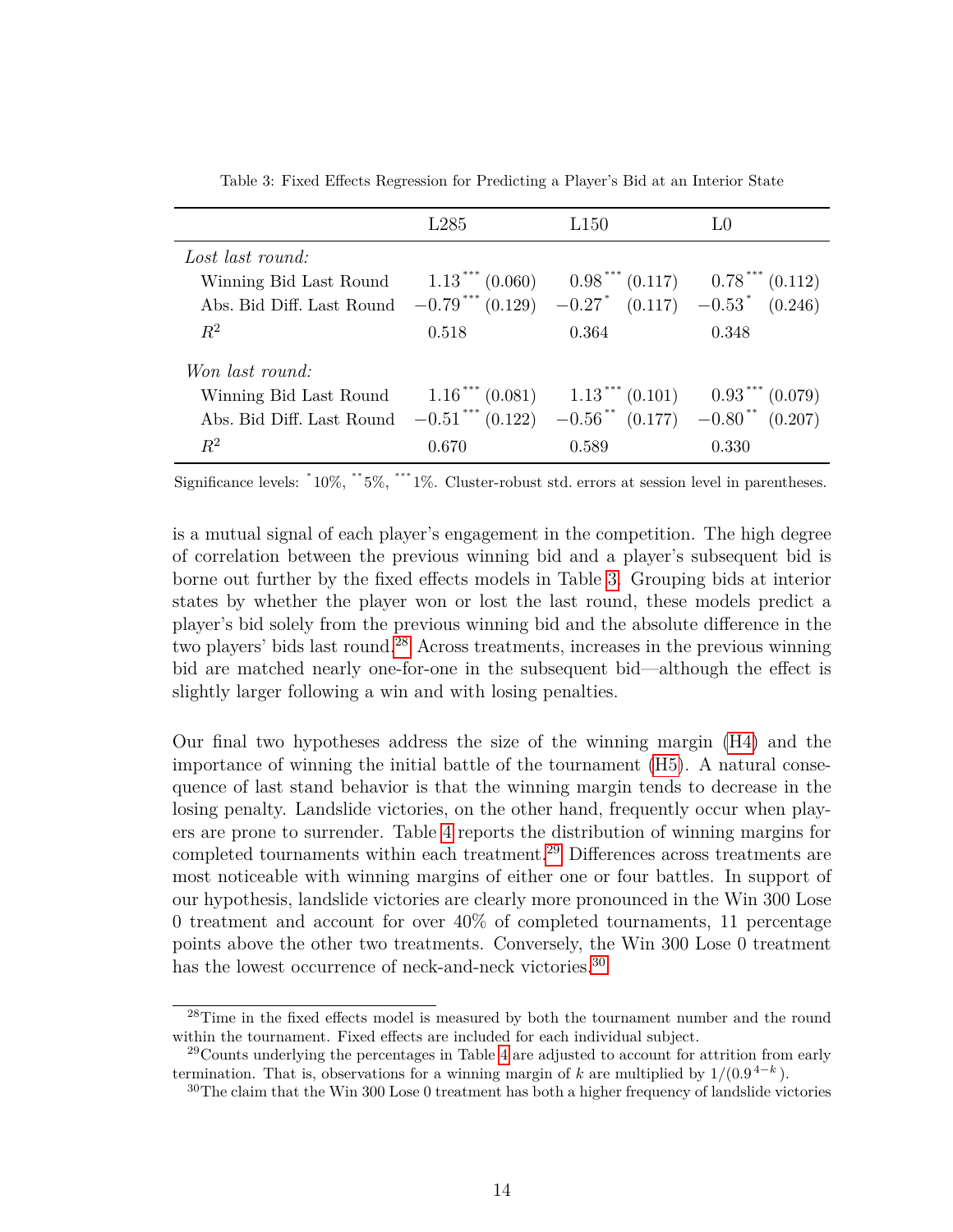Table 4: Winning Margins by Treatment (in %)

<span id="page-16-0"></span>

|                                      | Winning Margin |  |
|--------------------------------------|----------------|--|
|                                      | 4 3 2          |  |
| Win 15 Lose 285 28.2 25.0 25.2 21.6  |                |  |
| Win 150 Lose 150 29.4 27.4 22.4 20.9 |                |  |
| Win 300 Lose $0$ 40.7 25.4 21.1 12.8 |                |  |

<span id="page-16-2"></span>Table 5: Percent who Ultimately Win the Tournament After Winning at a Tied Position

|                  |                  | After Win at $(4,4)$ After Win at $(3,3)$ After Win at $(2,2)$ |                 |
|------------------|------------------|----------------------------------------------------------------|-----------------|
| L285             | 73.7(0.008, 232) | 81.6(0.010, 87)                                                | 77.8(0.665, 63) |
| L150             | 78.8(0.000, 241) | 80.7(0.062, 57)                                                | 73.8(0.859, 42) |
| LO               | 77.6(0.000, 243) | 71.8(0.611, 71)                                                | 80.4(0.496, 46) |
| $50/50$ win rate | 65.625           | 68.75                                                          | 75.0            |

Parentheses contain p-values and the number of observations from a two-tailed binomial test with a  $50/50$  win rate at each battle as the null hypothesis.

Initial battles are often viewed as pivotal in deciding the final outcome of a dynamic contest.[31](#page-16-1) Our theory predicts that even with a last stand, the defense of the lead will cause upsets to fall to a mere trickle. At a minimum, if the initial battle carries any special weight, it should predict tournament outcomes better than a coin toss at each battle. Table [5](#page-16-2) shows the correlation between winning a battle when the tournament is tied and winning the entire tournament. In all treatments, a win at (4*,* 4) carries more predictive weight (by 8 to 13 percentage points) than determining the outcome of each successive battle by a coin toss. That predictive edge, however, is gone once the tournament reaches the tied position of (3*,* 3) in the Win 300 Lose 0 treatment. And it is gone from all treatments by (2*,* 2). The loss of a predictive edge further nullifies our defense of the lead hypothesis, but it adds credence to the pattern of escalation.[32](#page-16-3)

and a lower frequency of neck-and-neck victories than the other two treatments can be verified at the 1% significance level with a standard proportions test.

<span id="page-16-1"></span><sup>&</sup>lt;sup>31</sup>For example, Klumpp and Polborn (2006) apply a dynamic contest model to the US presidential primaries with an eye toward the large campaign and media attention that Iowa and New Hampshire receive as the first states to vote.

<span id="page-16-3"></span> $32$ Table [5](#page-16-2) excludes tournaments that ended prematurely. However, the results do not substantially change if we instead tally which player is in the lead at the end of a tournament (whether it ended prematurely or after a player won four battles). Although the p-value for the Win 150 Lose 150 treatment after winning at  $(3,3)$  does increase to 0.150 (76.5% with 81 observations).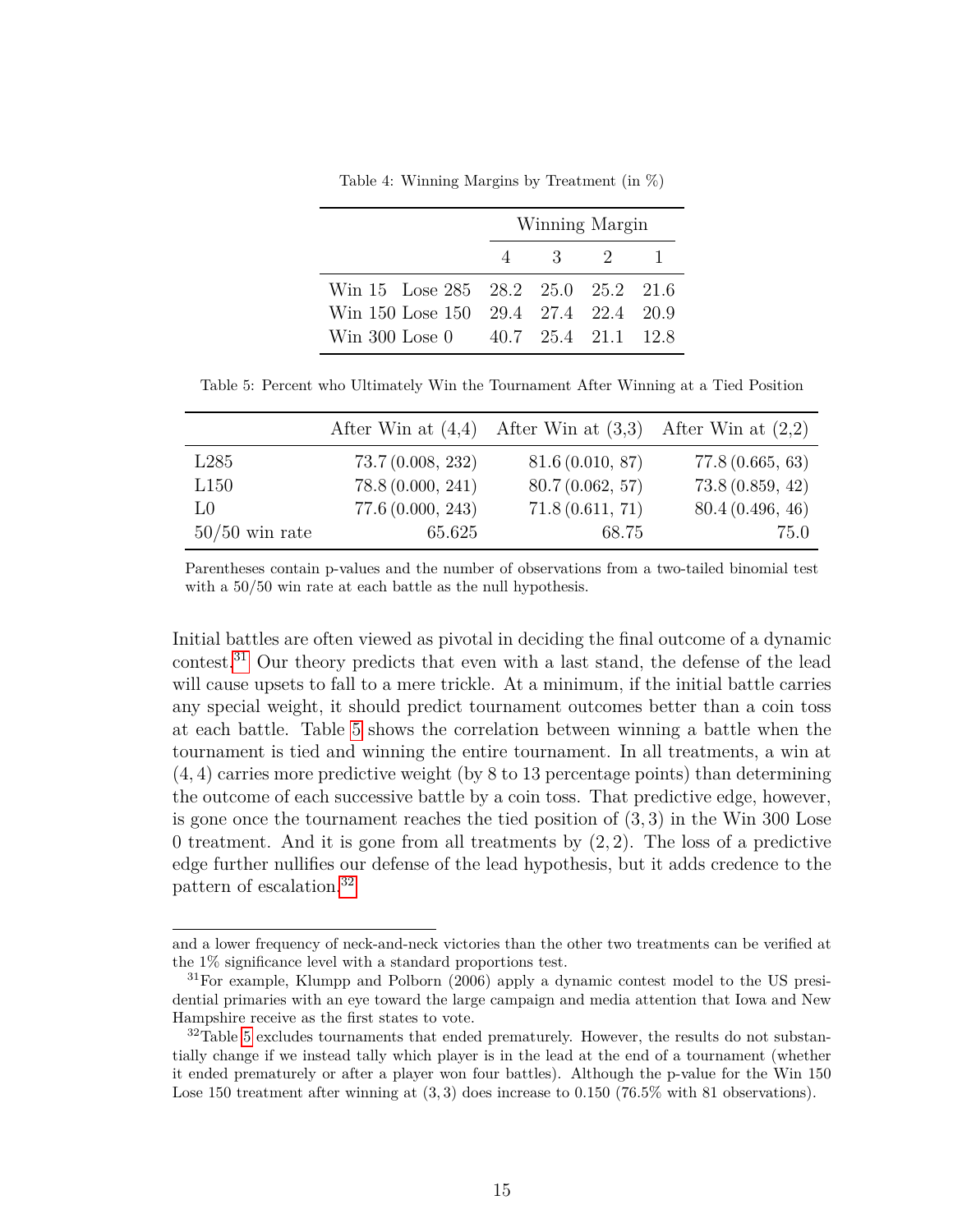#### **5. Individual Behavior and Player Types**

The dynamic patterns of competition we have identified are further illuminated by examining the full path of individual tournaments. Although these paths do not contain the full set of contingent responses necessary to construct a player's behavior strategy, we are able to study each player's *realized strategy*—that is, the set of history-contingent actions taken by the player along the realized path of play, as generated by the players' behavior strategies. Players tend to adopt behavior strategies that lead to one of several distinctive categories of realized strategies, and a given player's observed behavior often conforms to the same category repeatedly.

We identify four major realized strategies that arise frequently and repeatedly across the different experimental sessions: escalate when challenged, last stand, maximin, and passive when challenged. Escalation captures the notion of a bidding war, by far the most common behavior. The last stand realized strategy is characterized by sudden and fierce competition when a player falls behind by two or three states. The final two realized strategies distinguish two distinct paths to a surrender—whether it is from the start of the tournament (maximin) or when the competition mounts (passive when challenged). The former is a maximin strategy in the sense that, while anticipating a tournament loss, players maximize their payoff by bidding zero. A prominent nuance to these strategies, especially with regards to escalating, is the level of a player's bid at the initial state (4*,* 4). Initial bids serve as a signal to some degree and most players vary it only slightly from tournament to tournament.<sup>[33](#page-17-0)</sup> A high initial bid typically signals a fairly aggressive player; low initial bids, on the other hand, carry less information as they are commonly used by both aggressive and non-aggressive players. To capture this, we divide players not only by the category of realized strategy they predominantly use, but also by whether their initial bids tend to be low, moderate, or high.<sup>[34](#page-17-1)</sup> We present our formal taxonomy below:

**Taxonomy.** *A player's realized strategy in a single best-of-seven tournament is classified as follows:*

1. Escalate when Challenged: *In at least two battles on the realized path of the tournament the player submits a bid that is strictly greater than his own last*

<span id="page-17-0"></span> $33$ For the last ten tournaments, the 25th, 50th, and 75th percentiles of the standard deviation of initial bids by player are 0.04, 2.10, and 4.89. The consistency of initial bids is likely due, at least in part, to the fact that players are matched at random for each tournament.

<span id="page-17-1"></span> $34$ We define high bids as greater than 12 and low bids as less than 2. These cutoffs correspond to the 75th and 39th percentiles of initial bids across all sessions. Some initial bids are quite common: 0, 1, 2, 5, and 10 account for 54% of all initial bids, with 0 alone counting for 23%.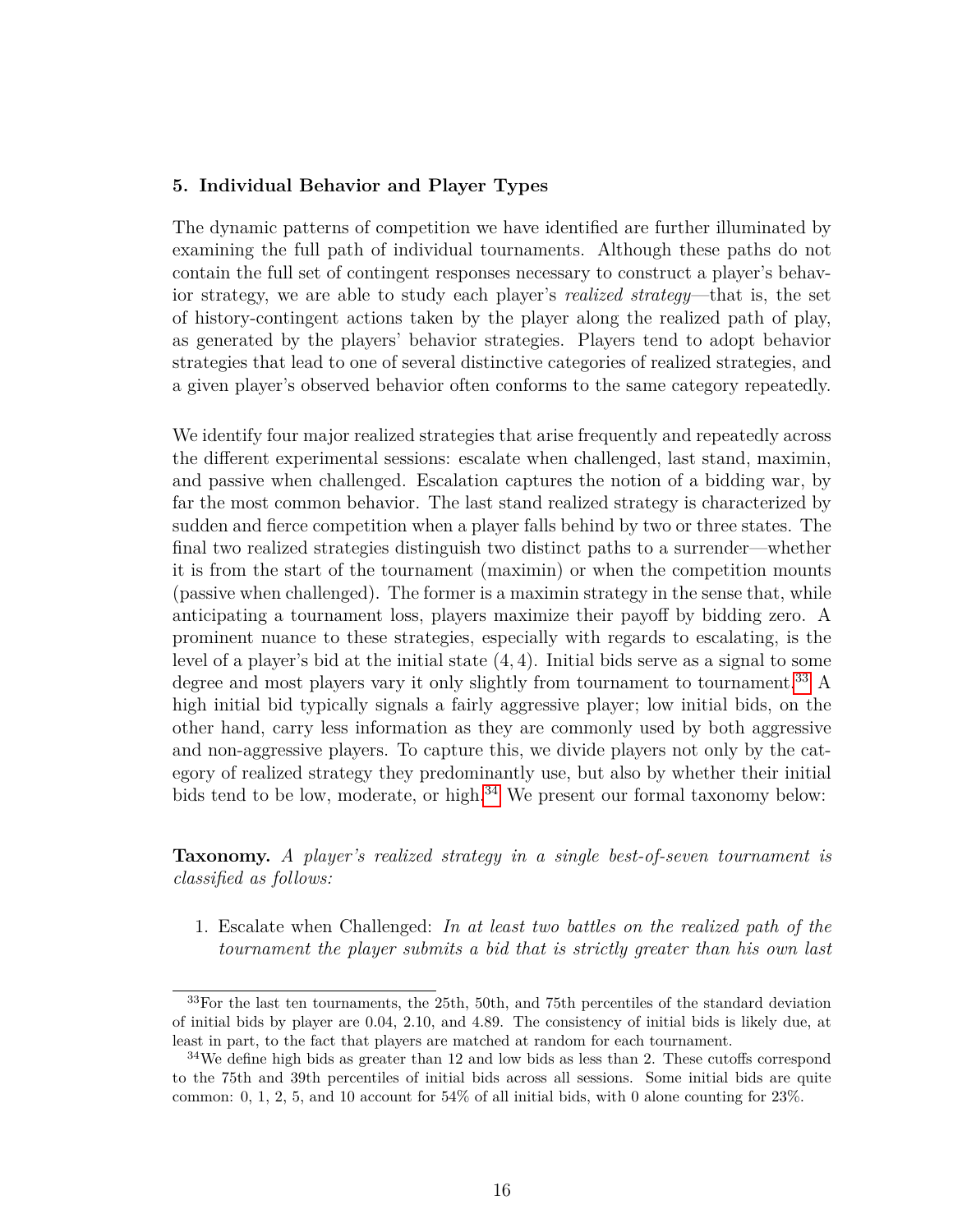*bid and weakly greater than his opponent's last bid. The first occurrence may not be at a state where the player has already accrued two or more losses and the second occurrence may not be at*  $(4, 1)$ .<sup>[35](#page-18-0)</sup>

- 2. Maximin: *The realized path of the tournament reaches either*  $(i, 1)$  *or*  $(1, j)$ *,*  $i, j \in \{1, 2, 3, 4\}$ *, and the player does not place a bid in any battle that is both strictly greater than his own last bid and weakly greater than his opponent's last bid. Moreover, all of the player's bids must be strictly less than two.*
- 3. Last Stand: *The conditions for "escalate when challenged" are not satisfied, but the following properties are: Upon reaching* (4*,* 2)*,* (4*,* 1)*, or* (3*,* 1)*, the player bids strictly greater than his own last bid and either (i) weakly greater than his opponent's last bid; or (ii) strictly greater than the midpoint between his own last bid and his opponent's last bid but not less than two.*
- 4. Passive when Challenged: *The realized path of the tournament reaches either*  $(i,1)$  *or*  $(1,j)$ *, for*  $i,j \in \{1,2,3,4\}$ *; the conditions for "escalate when challenged", "last stand", or "maximin" are not satisfied; and in any state in which the player has already incurred at least one loss the player bids strictly below his opponent's previous bid.*

*A player is classified by one of these four categories of realized strategies if, in the last ten tournaments of play, the player's behavior conforms to that category at least three times and in a strict majority of the tournaments for which one of the above classifications applies. A player is further classified as a low, middle, or high initial bidder if a strict majority of bids at*  $(4, 4)$  *are within the range of*  $0 - 1.9$ *,*  $2 - 12$ *, or greater than* 12*, respectively.*

Roughly 66% of the 2160 person-level tournament observations over the last ten tournaments can be classified by one of these four categories of realized strategies. The remaining 34% is largely composed of tournaments that ended before a realized strategy could be distinguished.<sup>[36](#page-18-1)</sup> Of the 216 players, 201 can be classified by their initial bid, 180 by a realized strategy, and 169 by both.<sup>[37](#page-18-2)</sup>

<span id="page-18-1"></span><span id="page-18-0"></span><sup>&</sup>lt;sup>35</sup>These exclusions are meant to distinguish escalate when challenged from a last stand.

<sup>&</sup>lt;sup>36</sup>A tournament needed to continue for at least three battles to make any classification. In many cases, four or more battles were needed. A total of 18% of the tournaments ended after the first or second battle and are therefore unclassified; an additional 4% ended after the third battle without being classified. Another large group of unclassified tournaments are those in which players faced non-aggressive rivals and consequently did not clearly demonstrate one of the categories of realized strategies. Specifically, 7% of the tournaments reached (0*,* 4) without being classified.

<span id="page-18-2"></span><sup>&</sup>lt;sup>37</sup>There are two prominent reasons for a player not being classified by a realized strategy. The first is a lack of sufficient data due to either tournaments ending early, or players being paired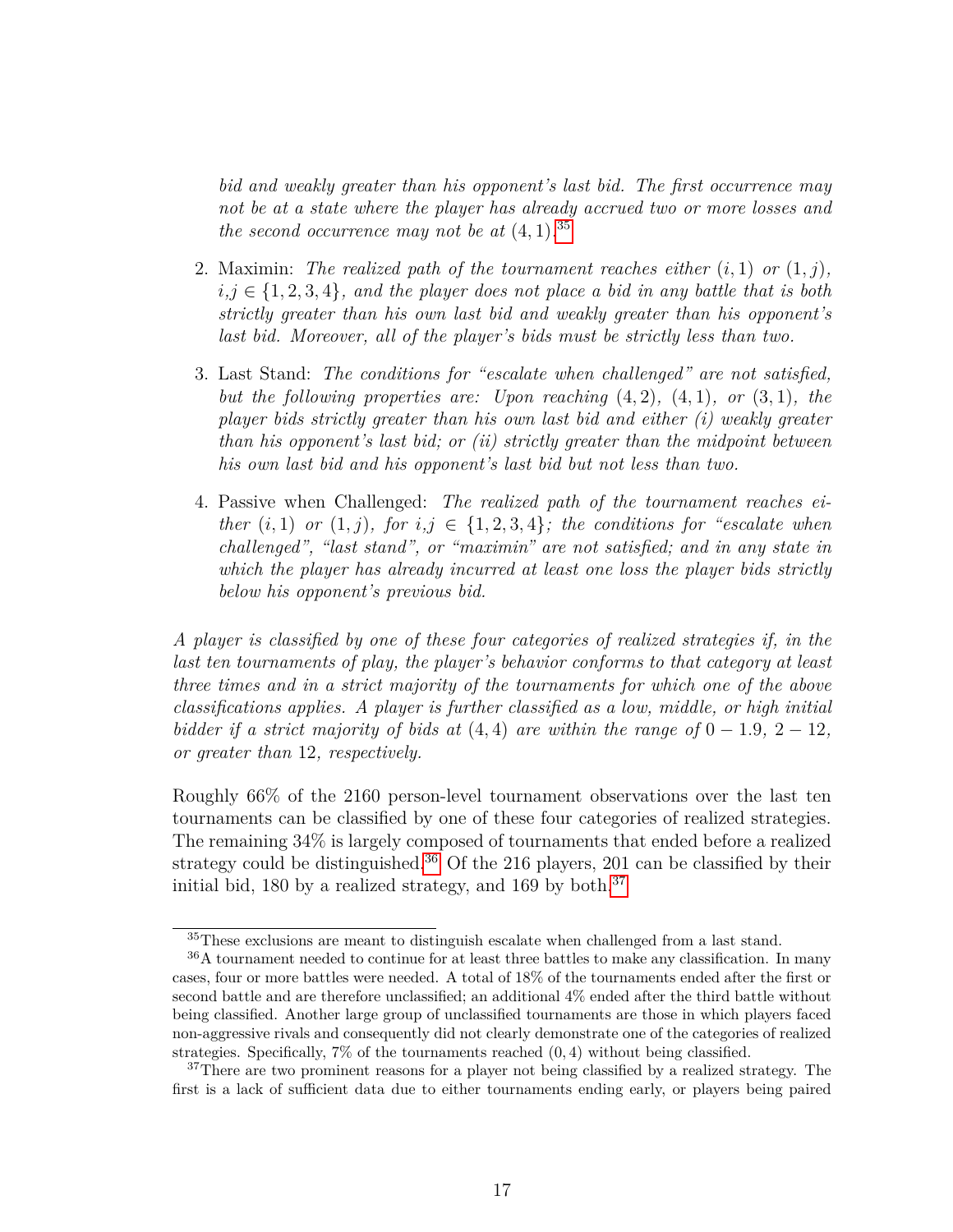<span id="page-19-0"></span>

|                  | Player Type |               |              |  |                                                  |      |                   | Realized Strategy |                      |
|------------------|-------------|---------------|--------------|--|--------------------------------------------------|------|-------------------|-------------------|----------------------|
|                  |             |               |              |  | MM Pass LS Esc Other                             |      |                   |                   | MM Pass LS Esc Other |
| L <sub>285</sub> |             |               |              |  | $4.2 \quad 1.4 \quad 15.3 \quad 66.7 \quad 12.5$ |      | 5.4 2.8 16.9 46.0 |                   | 28.9                 |
| L150             | 42          | 1.4 15.3 62.5 |              |  | 16.7                                             | 6.3  |                   | 2.2 17.8 40.3     | 33.5                 |
| LO               | 13.9        |               | 4.2 6.9 54.2 |  | 20.8                                             | 10.3 |                   | 4.4 11.3 34.0     | 40.0                 |

Table 6: Distribution of Player Types and Realized Strategies (in %)

MM: Maximin; Pass: Passive when Challenged; LS: Last Stand; Esc: Escalate when Challenged; Other: all non-classified player types and realized strategies.

Table [6](#page-19-0) summarizes both the distribution of player types and the distribution of realized strategies across the individual tournaments by treatment. As we have already noted, escalate when challenged is the most prevalent behavior. Between one-half and two-thirds of all players in all treatments fall under this type. Although the remaining player types are in the minority, their incidence across treatments is particularly telling. There is a relative abundance of maximin and passive when challenged players in the Win 300 Lose 0 treatment, a fact which reinforces our hypothesis of players surrendering when losing is costless. The opposite holds true for last stand players, which arise in greater frequency in the Win 15 Lose 285 and the Win 150 Lose 150 treatments. These differences can be substantiated statistically in terms of both player types and tournament-level realized strategies.<sup>[38](#page-19-1)</sup>

Just as players are classified in Table [6](#page-19-0) by a majoritarian use of a realized strategy, we can also look at the actual number of times that they play a particular realized strategy. Players who stick exclusively to one realized strategy throughout the last

with non-aggressive rivals, in which case the characteristics of the different realized strategies are unlikely to be observed. Of the 36 players who were not classified by a realized strategy, 14 had five or more tournaments which could not be classified because the tournament either ended after one of the first three battles, or because the player was paired with a non-aggressive rival. The second common reason for remaining unclassified is having several tournaments under two or more categories of realized strategies, resulting in no clear majority.

<span id="page-19-1"></span><sup>&</sup>lt;sup>38</sup>Based on a one-tailed proportion test, maximin occurs more frequently in Win 300 Lose 0 than in Win 150 Lose 150 (p-value for player types: 0.021; p-value for realized strategies: 0.003). Likewise, maximin occurs more frequently in Win 300 Lose 0 than in Win 15 Lose 285 (p-value for player types: 0.021; p-value for realized strategies: < 0.001). Last stands are more common in Win 150 Lose 150 or Win 15 Lose 285 than in Win 300 Lose 0 (in either case, p-value for player types: 0.056; p-value for realized strategies:  $< 0.001$ ). As a robustness check, Table [A.1](#page-24-0) in the appendix shows the distribution of realized strategies across treatments for several variations of the taxonomy definitions. The statistical evidence for last stands in the treatments with losing penalties and for maximin in the Win 300 Lose 0 treatment continues to hold across these variations.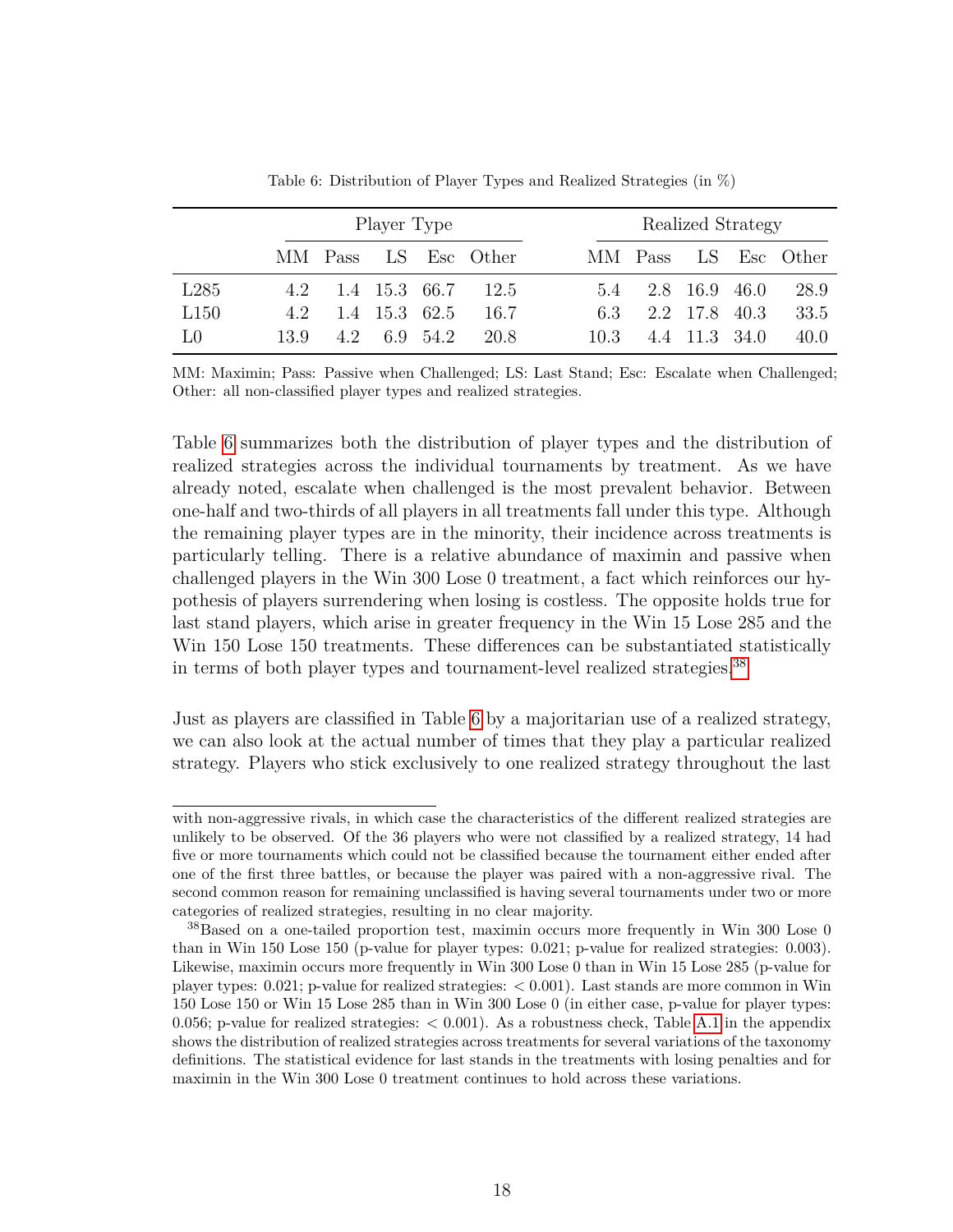<span id="page-20-1"></span>

Figure 3: CDF of number of times players use a strategy during last ten tournaments

ten tournaments of the experiment are in fact a minority with nearly 70% using two or more of the classifiable realized strategies at least once.<sup>[39](#page-20-0)</sup> This practice of trying out the different strategies can be seen in Figure [3,](#page-20-1) which contains the cumulative distribution of the number of times players use a given realized strategy during the last ten tournaments. In every treatment, more than one-half of all players use the last stand realized strategy in one or more of these last ten tournaments. Usage rates for maximin and passive when challenged sit at roughly one-quarter, and nearly everyone has tried escalate when challenged. Notwithstanding this shopping around, usage rates for the different realized strategies are fairly delineated across treatments, with the distributions largely ranked in terms of stochastic dominance.<sup>[40](#page-20-2)</sup>

Use of the escalate when challenged strategy is crisply ordered across the three treatments. The Win 15 Lose 285 treatment has the highest occurrence at nearly

<span id="page-20-0"></span><sup>39</sup>Over the last ten tournaments, 65 of the 216 players used only one realized strategy in the tournaments that can be classified; 101 used two, 45 used three, and 5 used all four.

<span id="page-20-2"></span> $^{40}$ Two such rankings are significant at the 10% level with a KS test: the last stand distribution is greater in the Win 150 Lose 150 than in the Win 300 Lose 0 treatment (p-value: 0.066); and escalate when challenged is greater in the Win 15 Lose 285 than in the Win 300 Lose 0 treatment (p-value: 0.044).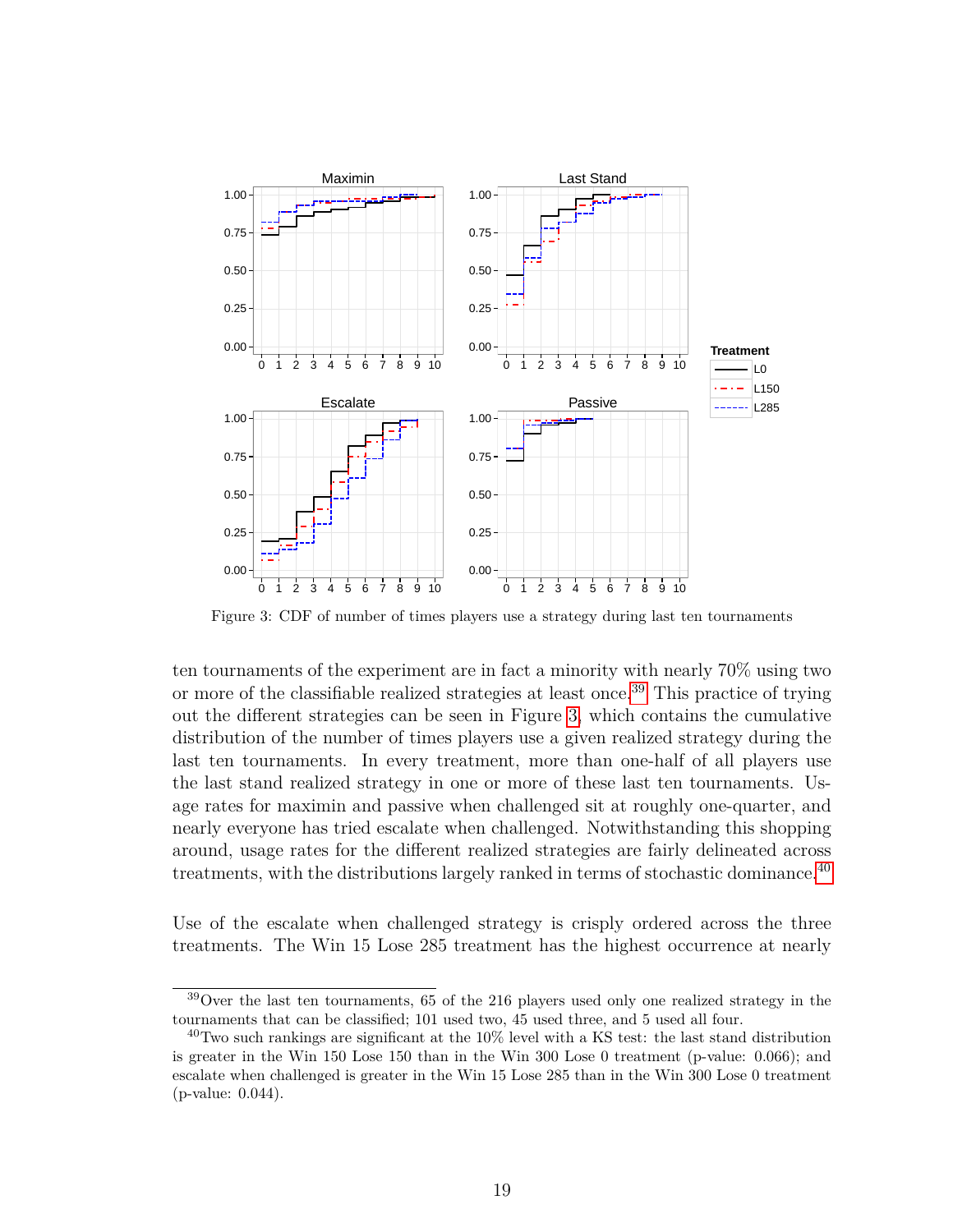every level, followed by the Win 150 Lose 150 treatment, and then the Win 300 Lose 0 treatment.<sup>[41](#page-21-0)</sup> For maximin and passive when challenged, the Win 300 Lose 0 treatment comes close to first-order stochastically dominating the other treatments. In those other treatments, only a few players use maximin more than twice, and hardly any use passive when challenged more than once.<sup>[42](#page-21-1)</sup> The overall lack of observations for passive when challenged is partially due to two factors which are out of a player's control: first, that the rival is aggressive; and second, that the tournament continues long enough for the player to demonstrate that he is adequately passive.

There is an interesting wrinkle in the ranking of the distributions for the last stand realized strategy. While the Win 300 Lose 0 treatment is unmistakably in third place, the ranking of the other two treatments switches midway. The likelihood of ever using the last stand realized strategy is highest in the Win 150 Lose 150 treatment, however, much of this likelihood is concentrated on using it only once or twice. By three times, there is no difference in the usage rate between the Win 150 Lose 150 and the Win 15 Lose 285 treatments. But the Win 15 Lose 285 treatment takes a slight lead thereafter. It is fitting that the last stand is employed so repeat-edly in the treatment with the larger losing penalty.<sup>[43](#page-21-2)</sup>

We now turn to the question of how well each of these strategies performs. Figure [4](#page-22-0) shows the average tournament payoff over the last ten tournaments of play for every player that can be classified by both a realized strategy and an initial bid. Here, players are coded by realized strategy, and escalate when challenged players are further coded by the level of their initial bid. Observations are also grouped in rows by experimental sessions. Maximin players serve as a natural baseline for comparison since all players could have guaranteed themselves this payoff. Factoring in the probability of a tournament ending early, consistently bidding zero leads to an average payoff of −207*.*8 in the Win 15 Lose 285 treatment, −109*.*4 in the Win 150 Lose 150 treatment, and 0 in the Win 300 Lose 0 treatment. As can be expected, maximin payoffs tend to cluster around these points.<sup>[44](#page-21-3)</sup>

<span id="page-21-0"></span><sup>&</sup>lt;sup>41</sup>With a Mann-Whitney U test, the occurrence of escalation in the Win 15 Lose 285 is greater than in the Win 150 Lose 150 treatment (p-value: 0.060); it is likewise higher in the Win 150 Lose 150 than in the Win 300 Lose 0 treatment (p-value: 0.079).

<span id="page-21-1"></span> $^{42}$ Again by a Mann-Whitney U test, players use maximin at higher rates in Win 300 Lose 0 than in Win 15 Lose 285 (p-value: 0.092); passive when challenged in the Win 300 Lose 0 treatment also ranks above the Win 150 Lose 150 treatment (p-value: 0.086).

<span id="page-21-2"></span><sup>&</sup>lt;sup>43</sup>Although there is no overall statistical ranking between the Win  $15$  Lose 285 and the Win  $150$ Lose 150 treatments, last stand usage rates are significantly lower in the Win 300 Lose 0 treatment (Mann-Whitney U test p-values: 0.046 and 0.007, respectively).

<span id="page-21-3"></span><sup>&</sup>lt;sup>44</sup>The occasional maximin player would win a tournament—frequently by deviating from the maximin realized strategy when winning looked feasible (although there are a few scattered in-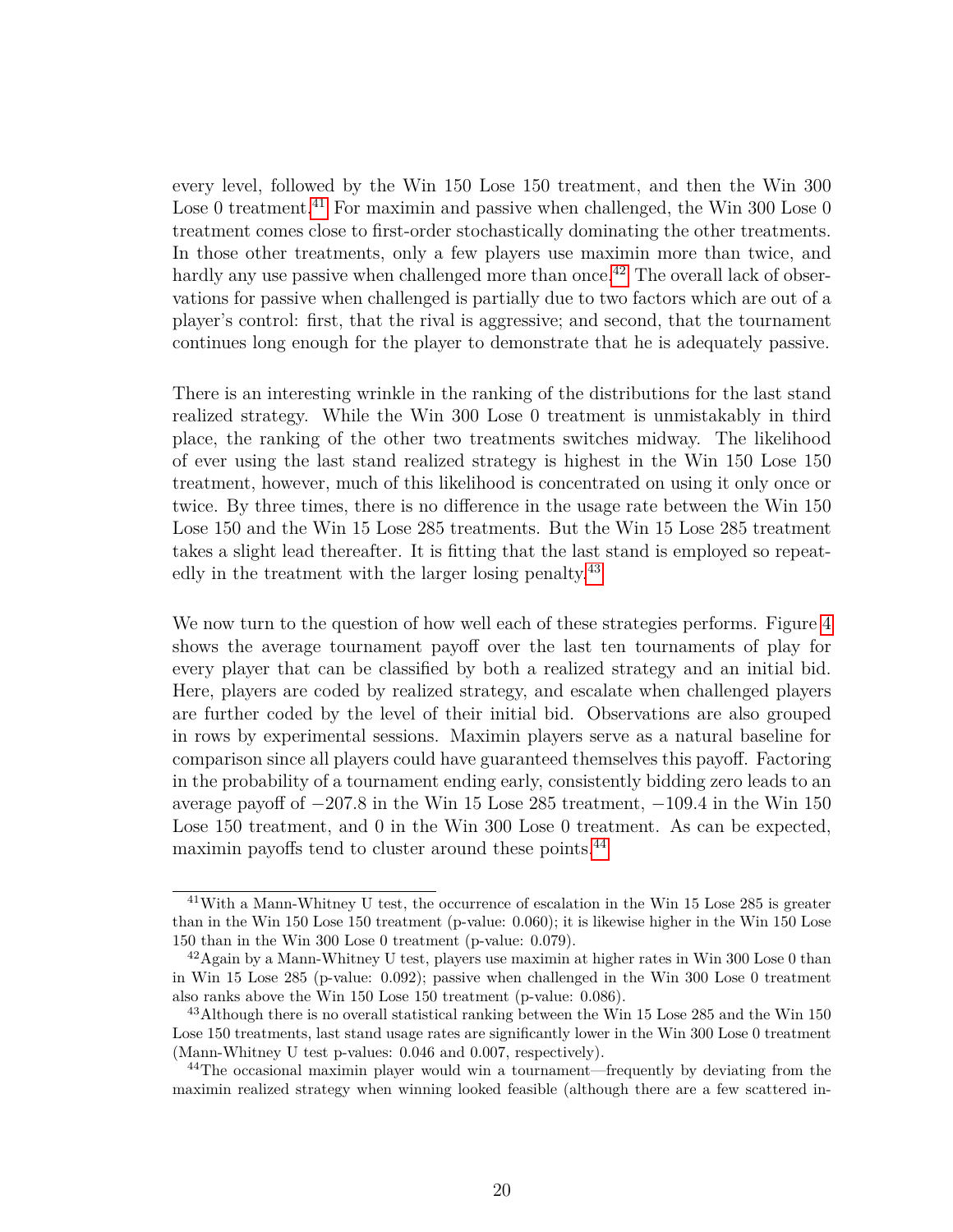<span id="page-22-0"></span>

Figure 4: Average payoff by player type and treatment. Observations from the same experimental session are grouped by row. Sessions are ordered by median payoff.

More than any other realized strategy, escalate when challenged with a high initial bid frequently fares worse than maximin.<sup>[45](#page-22-1)</sup> Although escalation can be harmful if used too aggressively, it can also be profitable if used with an appropriate amount of moderation. Players who escalate with initial bids in the middle range often surface to the top of the payoff distributions. A mid-range initial bid provides an affordable starting point and frequently results in an early lead. Low-range initial bids, on the other hand, often forfeit the early lead.[46](#page-22-2) Overall, last stand players do marginally better than maximin players.[47](#page-22-3) Instead of simply swallowing the losing penalty, the last stand strategy seeks to buy the player time so that the tournament may end

stances where a tournament was actually won with a cumulative bid of zero).

<span id="page-22-1"></span><sup>&</sup>lt;sup>45</sup>The average payoff for the 41 players across treatments who escalated with a high initial bid was 10.9 below the expected payoff from maximin. However, with a Wilcoxon signed-rank test, these payoffs were not significantly below the maximin expected payoffs (p-value: 0.424).

<span id="page-22-2"></span><sup>&</sup>lt;sup>46</sup> Across treatments, average payoffs for the 54 mid-range and the 29 low-range escalation players are 53.2 and 37.5 above the maximin expected payoff. Each does significantly better than maximin (Wilcoxon signed-rank test p-values of 0.000). With a Mann-Whitney U test, however, the midrange only weakly outperforms the low-range (p-value: 0.141).

<span id="page-22-3"></span> $^{47}$ Again grouping across treatments, the average payoff for the 24 last stand players is 12.5 above the expected payoff for maximin (p-value of 0.092 with a Wilcoxon signed-rank test).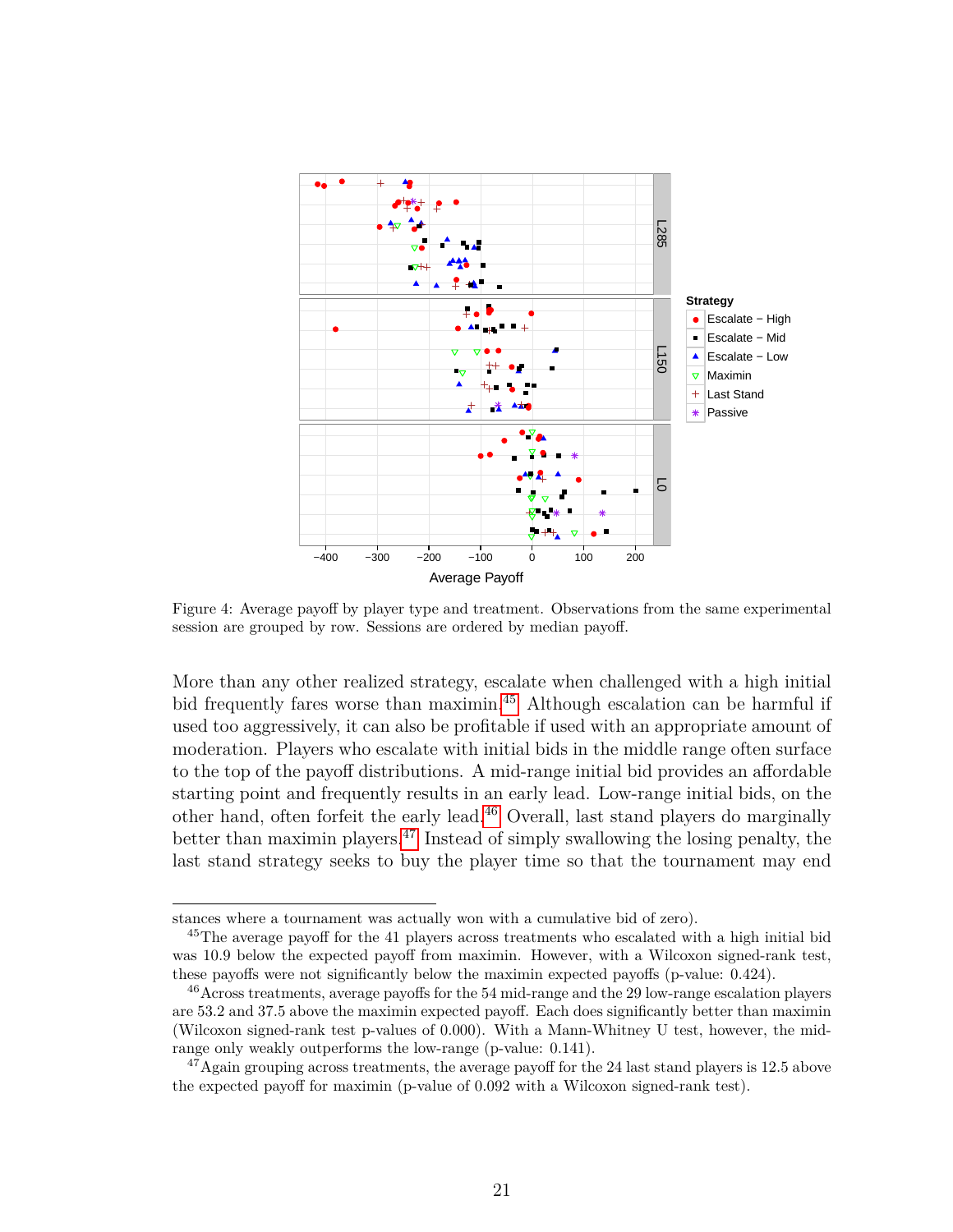early. Due to the lack of observations, passive when challenged is difficult to assess, but it appears to do quite well in the Win 300 Lose 0 treatment where two such players rank first in their sessions. These players are vested enough to win against easy competitors, but they are also quick to avoid costly confrontation.

### **6. Conclusion**

Set against a backdrop of dynamic contests in the economic, political, and athletic landscapes, we use a controlled laboratory experiment to examine strategic patterns of competition in a best-of-seven tournament. Each battle within the tournament is modeled as an all-pay auction, and we vary the prize and penalty for winning or losing the tournament. Several specific insights come to light from this experiment. First, there is a persistent tendency across treatments to steadily escalate the cost of competition. After each player has won at least one battle, it is remarkably rare to see a winning bid decrease from one battle to the next. This is especially enlightening since escalation is either absent or plays at most a secondary role in many models of dynamic contests.[48](#page-23-0) Behaviorally, bidding histories matter, and like the sunk cost fallacy, escalation can overemphasize the past relative to forward-looking Markovian strategies. Dismissing these histories would make Selten's strategy method feasible, but even still, it may be that few dynamic contests are truly history independent.<sup>[49](#page-23-1)</sup>

Our principal hypotheses pertain to surrendering when losing is costless and making a last stand when losing has some bite. The clearest support for these come from studying behavior along the tournament path where one player consistently loses each battle. There, as utter defeat draws nigh, players are much more prone to spring into action when facing a sizable penalty—even if it entails a costly fight from that moment forward. The opposite is true when a penalty is absent. Looking at individual player behaviors, we find that there is a mixture of player types, including those who routinely surrender, make a last stand, or escalate. This mixture transforms the initial battles into a signaling game of sorts. Players who might otherwise escalate may be matched with someone who first appears to be passive, but later catches them off guard with a last stand. The key divisions then are whether the tournament is escalating, and if not, whether a player who appears to have surrendered has indeed surrendered.

<span id="page-23-0"></span><sup>48</sup>Reaching back to the seminal work of Harris and Vickers (1987), a principal finding has been that early wins create momentum for the frontrunner and discourage the laggard. The emphasis therefore is on strategic positioning rather than escalation.

<span id="page-23-1"></span><sup>49</sup>Malueg and Yates (2010) find that professional tennis matches do appear to exhibit state dependent Markov strategies (based on match outcomes rather than the effort players put forth).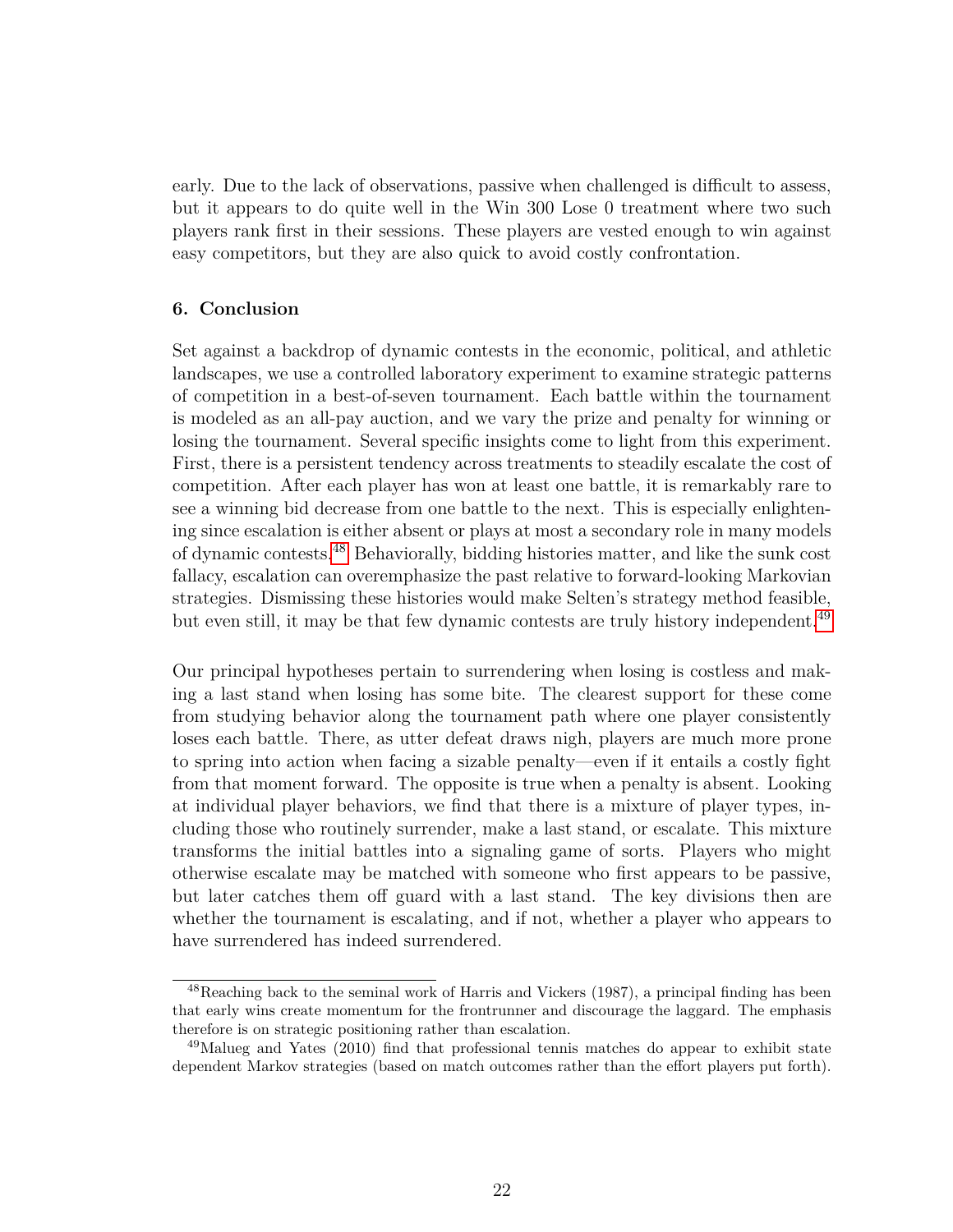#### <span id="page-24-0"></span>**Appendix A. Alternative Taxonomies**

|                                                    | L <sub>285</sub> | L150 | L <sub>0</sub> |           | Proportion Tests <sup>1</sup> |
|----------------------------------------------------|------------------|------|----------------|-----------|-------------------------------|
| <i>Maximin:</i>                                    |                  |      |                | L0 > L285 | L0 > L150                     |
| Original                                           | 5.4              | 6.3  | 10.3           | 0.000     | 0.003                         |
| All bids less than one instead of two              | 4.4              | 6.1  | 10.1           | 0.000     | 0.003                         |
| <i>Passive:</i>                                    |                  |      |                |           |                               |
| Original                                           | 2.8              | 2.2  | 4.4            |           |                               |
| Last Stand:                                        |                  |      |                | L285 > L0 | L150 > L0                     |
| Original                                           | 16.9             | 17.8 | 11.3           | 0.001     | 0.000                         |
| Meets (i) in original definition <sup>2</sup>      | 16.1             | 17.5 | 10.7           | 0.001     | 0.000                         |
| Meets (ii) in original definition                  | 15.7             | 17.4 | 11.1           | 0.005     | 0.000                         |
| $\text{Bid} > \text{sum of all own past bids}^3$   | 13.8             | 15.0 | 9.3            | 0.004     | 0.000                         |
| <i>Escalate:</i>                                   |                  |      |                |           |                               |
| Original                                           | 46.0             | 40.3 | 34.0           |           |                               |
| Outbid <sup>4</sup> in at least three battles      | 34.0             | 26.7 | 23.9           |           |                               |
| Outbid in all but possibly one battle <sup>5</sup> | 31.9             | 22.9 | 22.1           |           |                               |
| Outbid in every battle                             | 17.2             | 9.3  | 9.4            |           |                               |

Table A.1: Distribution of Realized Strategies for Alternative Taxonomies (in %)

Except for the noted changes, the alternative taxonomy definitions remain the same as the original definitions. Alternative definitions do not affect the distribution of the other realized strategies (when a realized strategy is partially defined as not being some other realized strategy, we assume that the original definition of that other realized strategy holds).

<sup>1</sup> P-values from one-tailed proportion tests. Alternative hypotheses are noted.

<sup>2</sup> In each last stand variation, the original conditions for escalate when challenged are not satisfied. <sup>3</sup> This bid, which is greater than the sum of the player's previous bids, must be at  $(4, 2)$ ,  $(4, 1)$ , or (3*,* 1). It must also be weakly greater than the opponent's last bid.

<sup>4</sup> Here, *outbid* means to place a bid strictly greater than your own last bid and weakly greater than

your opponent's last bid.

 $5$  The last two variations of escalate also require the tournament to continue for at least four battles.

#### **Appendix B. Experiment Instructions**

Thank you for your willingness to participate in this experiment. You will have the opportunity to earn some money as part of this experiment—the exact amount you earn will be based on both your choices and the choices of the other participants. Funding has been provided by the Economic Science Institute. You will be paid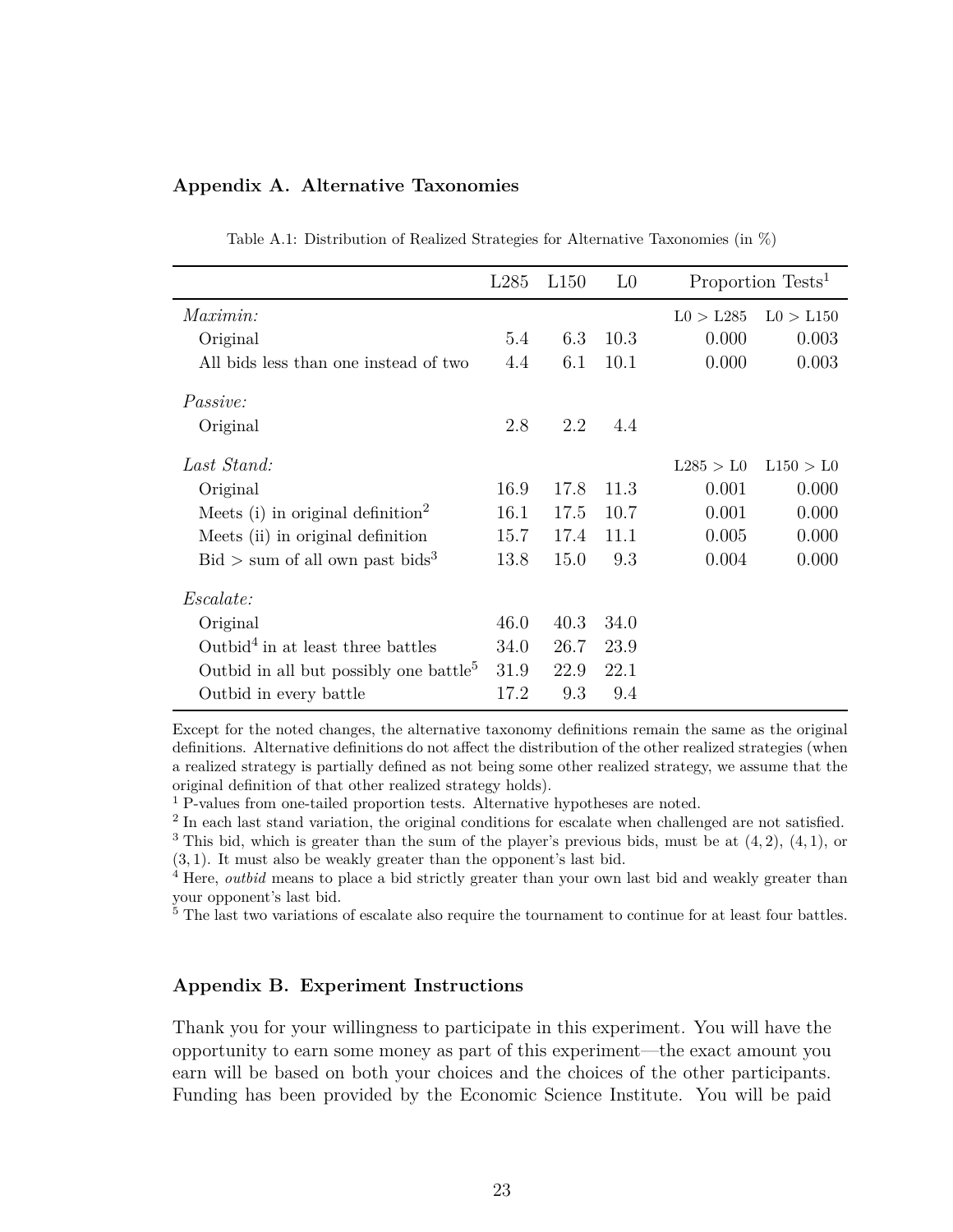privately at the conclusion of the experiment.

In order to preserve the experimental setting, we ask that you DO NOT talk with the other participants, make loud noises, or otherwise disturb those around you. You will be asked to leave and will not be paid if you violate this rule. Please raise your hand if you have any questions.

There are two parts to this experiment.

Part 1

In the first part of the experiment, you will be given a set of 15 choices. You will be asked to choose between receiving \$1 for sure (Option A) and receiving \$3 with some probability and nothing otherwise (Option B). The probability of winning \$3 in Option B varies across the 15 choices. You will receive payment for one of your choices. The computer will draw a number between 1 and 15 at random, and you will be paid for your choice corresponding to that number. If you chose Option A, you will receive \$1. If you selected Option B, the computer will randomly draw another number between 1 and 20, and the result of that draw will determine whether you are paid \$3 or \$0.

Are there any questions?

Part 2

The second part of the experiment consists of 20 best-of-7 tournaments. In each tournament, you will be paired at random on the computer with another participant. The winner of each tournament will receive a prize and the loser will incur a penalty.

The currency for this part of the experiment is rupees, and the exchange rate is 50 rupees = 1 US dollar. As part of this experiment you have received an account with 850 rupees (equivalent to \$17.00). This account is in addition to the \$7.00 show up fee. The prize for winning a tournament is 150 rupees, and the penalty for losing is 150 rupees.

In order to win a tournament you must be the first player to win 4 contests. A contest consists of entering a bid on the computer screen. The computer will allow bids that are either whole numbers or have up to one decimal point that are between 0 and 300 inclusive. You win a contest if your bid is higher than your opponent's (in case a tie occurs, the computer will decide the winner randomly, giving each player a 50% chance of winning). Once both players have entered their bids, the computer will display the two bids and indicate which player is the winner. The computer will also display past bids and the total number of contests that each player has won so far in the tournament.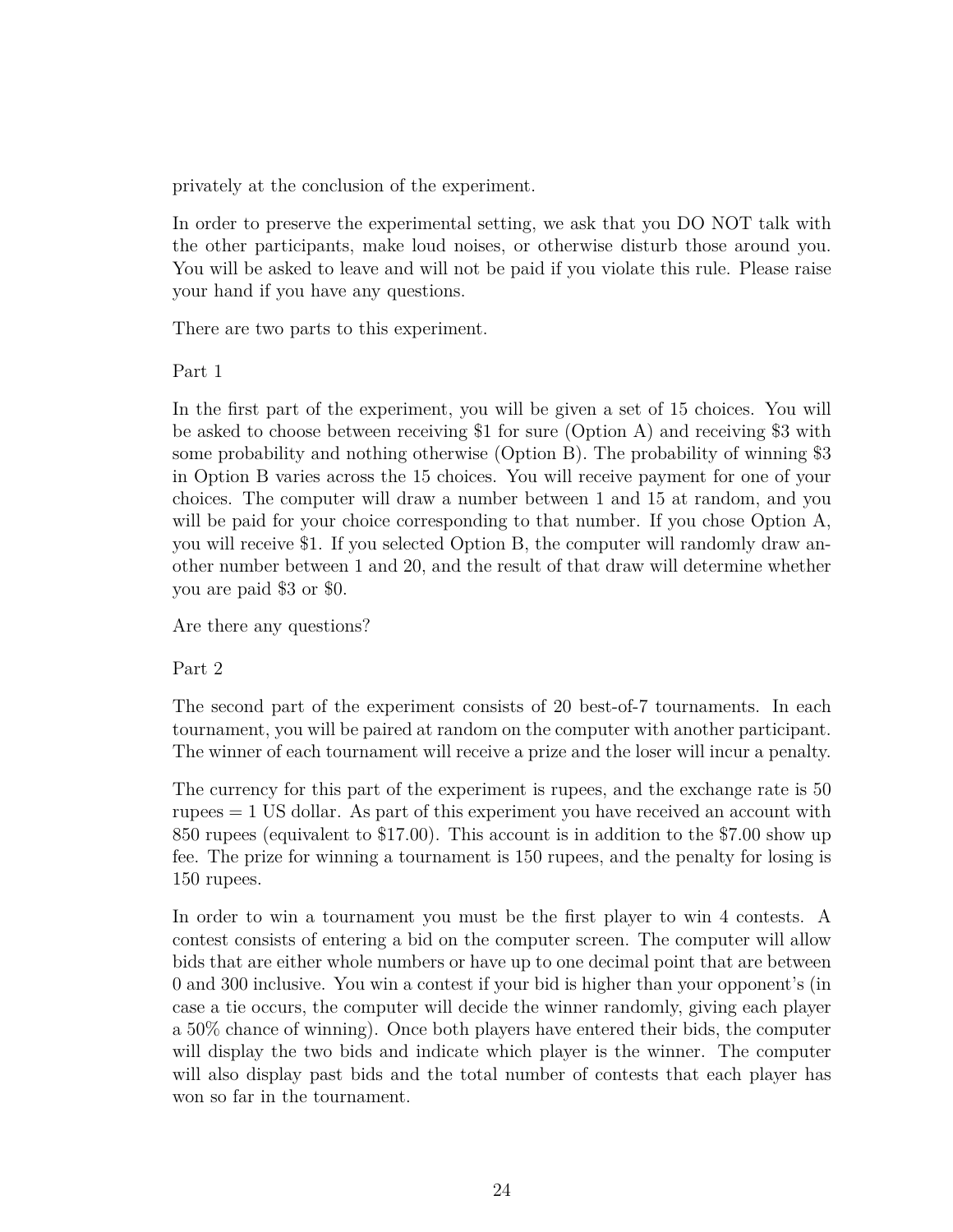After each contest, there is a 10% chance that the tournament will suddenly end.

The computer will randomly determine whether or not to end the tournament by selecting an integer between 1 and 10 (each number is equally likely to be drawn). If a 1, 2, 3,*. . .*, 9 is drawn, then the tournament will continue, and you will return to the bidding screen to bid in another contest. However, if the computer draws a 10, then the tournament will end early. Numbers that the computer has drawn previously may be drawn again. Given that no player has won 4 contests, there is always a 90% chance of continuing to the next round of the tournament. The following table shows the percent of all tournaments that are expected to reach a given round provided that no player has won 4 contests by that round.

| - Round                                                                 |  |  |  |      |
|-------------------------------------------------------------------------|--|--|--|------|
| % of Tournaments   $100\%$   $90\%$   $81\%$   $73\%$   $66\%$   $59\%$ |  |  |  | 153% |

#### Earnings

Your earnings for each tournament are based on your bids and whether you win or lose the tournament. All of your bids throughout the tournament will be subtracted from your earnings. Please note that each of your bids will be subtracted regardless of whether you win or lose each contest.

The prize of 150 rupees will be added to your earnings if you win the tournament, and the penalty of 150 will be subtracted from your earnings if you lose.

Here are some examples to illustrate how your earnings for a tournament are calculated. If you win a tournament in six rounds, then your earnings are as follows:

> 150 − (Round 1 bid) − (Round 2 bid) − (Round 3 bid) − (Round 4 bid) − (Round 5 bid) − (Round 6 bid)

Similarly, your earnings for losing a tournament in five rounds are given below:

−150 − (Round 1 bid) − (Round 2 bid) − (Round 3 bid) − (Round 4 bid) − (Round 5 bid)

If the computer does end the tournament before one of the players has won 4 contests, then neither player receives a prize or incurs a penalty. However, your bids will still be subtracted from your earnings. For example, if the computer stops the tournament after three rounds, you earn the following: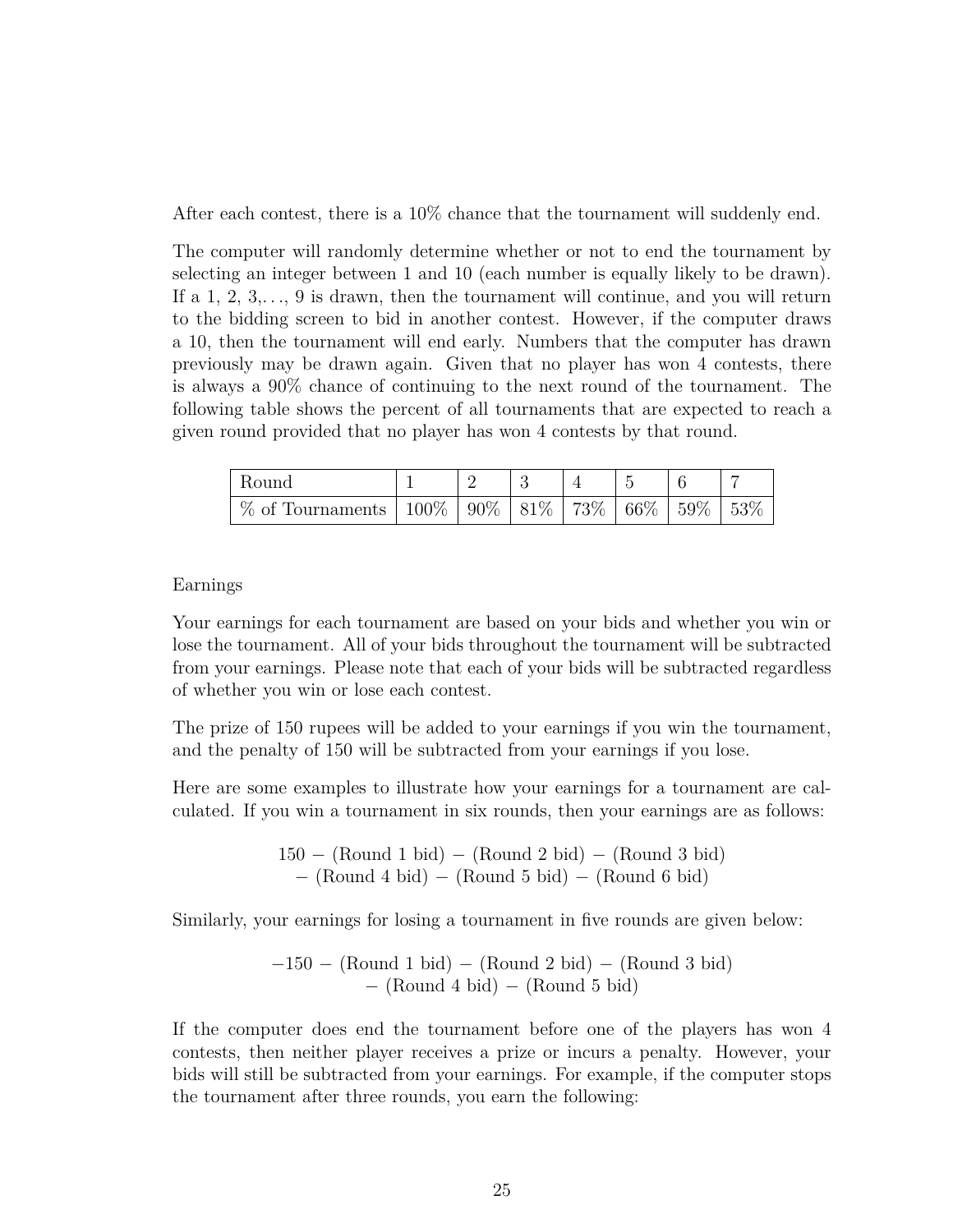− (Round 1 bid) − (Round 2 bid) − (Round 3 bid)

When a tournament ends, either by a player winning 4 contests or by the computer ending it early, the computer will display your earnings for that tournament. You will then be paired at random with another participant for the next tournament.

We ask for your patience as there may be a short pause between tournaments. This may happen, for example, if your tournament ended early, but your next randomly selected partner is still competing in a tournament.

#### Payment

At the end of the experiment, 2 of the 20 best-of-seven tournaments will be selected at random. Your payment will be based on the average of your earnings in those 2 tournaments. The average will be added to your 850 rupee account and then converted from rupees to dollars  $(50 \text{ rupees} = 1 \text{ US dollar})$ . Positive earnings will increase the balance in your account, while negative earnings will decrease it. You will be paid the balance of your account.

Quiz  $#1$ 

Your account initially has 850 rupees. The winning prize is 150, and the losing penalty is  $-150$ .

Contest 1: Your bid: 45 Your opponent's bid: 73 Contest 2: Your bid: 92 Your opponent's bid: 100 Contest 3: Your bid: 21 Your opponent's bid: 21

Tournament randomly terminated after 3rd contest.

How many rupees would you receive from this portion of the experiment if this tournament was selected for payment?

### Quiz  $#2$

Your account initially has 850 rupees. The winning prize is 150, and the losing penalty is  $-150$ .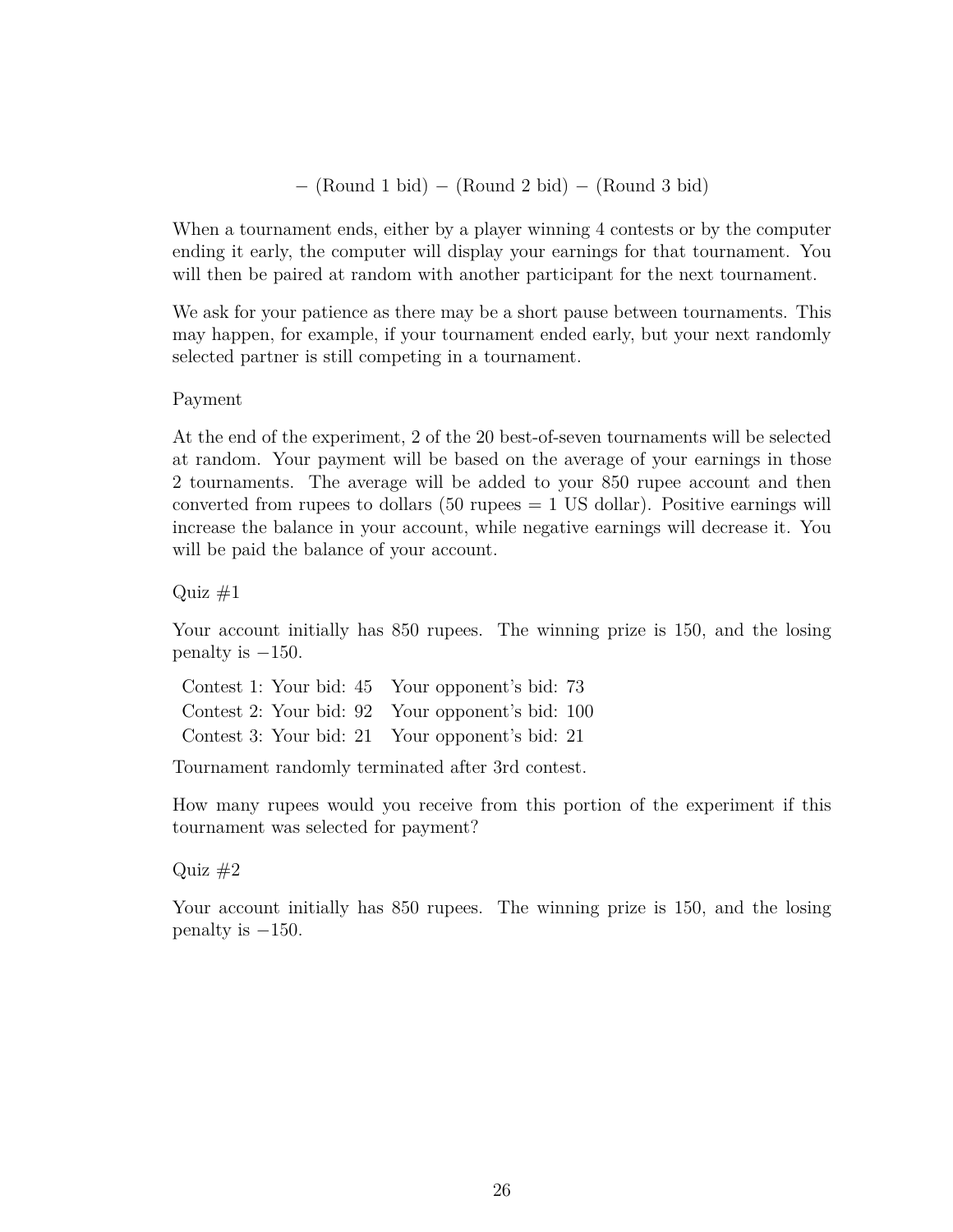| Contest 1: Your bid: 295 | Your opponent's bid: 23  |
|--------------------------|--------------------------|
| Contest 2: Your bid: 70  | Your opponent's bid: 150 |
| Contest 3: Your bid: 51  | Your opponent's bid: 40  |
| Contest 4: Your bid: 80  | Your opponent's bid: 20  |
| Contest 5: Your bid: 72  | Your opponent's bid: 80  |
| Contest 6: Your bid: 51  | Your opponent's bid: 70  |
| Contest 7: Your bid: 200 | Your opponent's bid: 175 |

How many rupees would you receive from this portion of the experiment if this tournament was selected for payment?

Quiz  $#3$ 

Your account initially has 850 rupees. The winning prize is 150, and the losing penalty is  $-150$ .

| Contest 1: Your bid: 27  | Your opponent's bid: 295 |
|--------------------------|--------------------------|
| Contest 2: Your bid: 41  | Your opponent's bid: 150 |
| Contest 3: Your bid: 200 | Your opponent's bid: 40  |
| Contest 4: Your bid: 20  | Your opponent's bid: 78  |
| Contest 5: Your bid: 31  | Your opponent's bid: 83  |

How many rupees would you receive from this portion of the experiment if this tournament was selected for payment?

This is the end of the instructions. If you have any questions, please raise your hand and a monitor will come by to answer them. If you are finished with the instructions, please click the Start button. The instructions will remain on your screen until the experiment begins. We need everyone to click the Start button before we can begin the experiment.

*Subjects were given the following demographics survey at the end of the experiment.*

- 1. What is your age? [Numeric Answer]
- 2. What is your major? [Free Response]
- 3. What is your gender? [(A) Male; (B) Female]
- 4. Have you previously participated in an economics experiment? [(A) Yes; (B) No]
- 5. On average, how many hours per week are you employed at a job?  $(A)$  31+ hrs/week; (B) 21–30 hrs/week; (C) 11–20 hrs/week; (D) 6–10 hrs/week; (E) 0–5 hrs/week]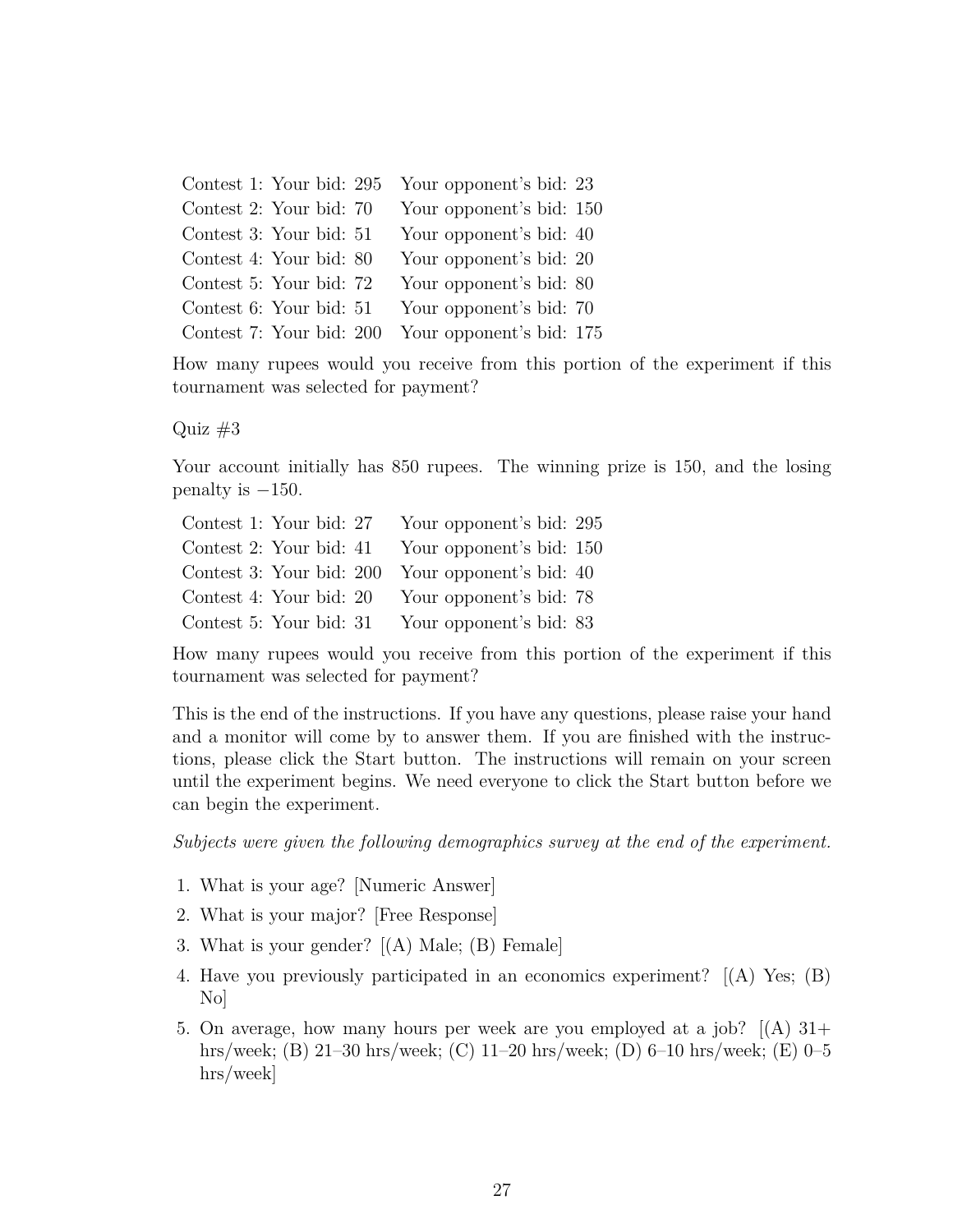- 6. How many hours per week do you spend studying outside of class?  $(A)$  31+ hrs/week; (B) 21–30 hrs/week; (C) 11–20 hrs/week; (D) 6–10 hrs/week; (E) 0–5 hrs/week]
- 7. Do you participate in club or intercollegiate athletics? [(A) Yes; (B) No]
- 8. How much time do you typically spend in student organizations or other extracurricular activities?  $(A)$  31+ hrs/week; (B) 21-30 hrs/week; (C) 11-20 hrs/week; (D) 6–10 hrs/week; (E) 0–5 hrs/week]
- 9. How regularly do you participate in a religious worship service? [(A) 1 or more times/week; (B) 1–3 times/month; (C) 1–3 times/semester; (D) 1–3 times/year; (E) Never]
- 10. Politically, do you consider yourself to be: [(A) Very liberal; (B) Somewhat liberal; (C) Neutral; (D) Somewhat conservative; (E) Very conservative]



Figure B.1: Bidding screen during a best-of-seven tournament

### **Acknowledgments**

We express gratitude to Jeffrey Kirchner for programming the experiment and gratefully acknowledge helpful comments from Gabriele Camera, Brice Corgnet, Cary Deck, David Porter, Stephen Rassenti, Roman Sheremeta, Vernon Smith, Nathaniel Wilcox, Bart Wilson, John Wooders, and anonymous reviewers. This work has also benefited from participants at several conferences: 14th APET Conf. (Seattle, WA); 25th Int'l Conf. on Game Theory (Stony Brook, NY); 15th SAET Conf. (Cambridge, England); and seminars at the Economic Science Institute (Orange, CA) and the Max Planck Institute for Tax Law and Public Finance (Munich, Germany).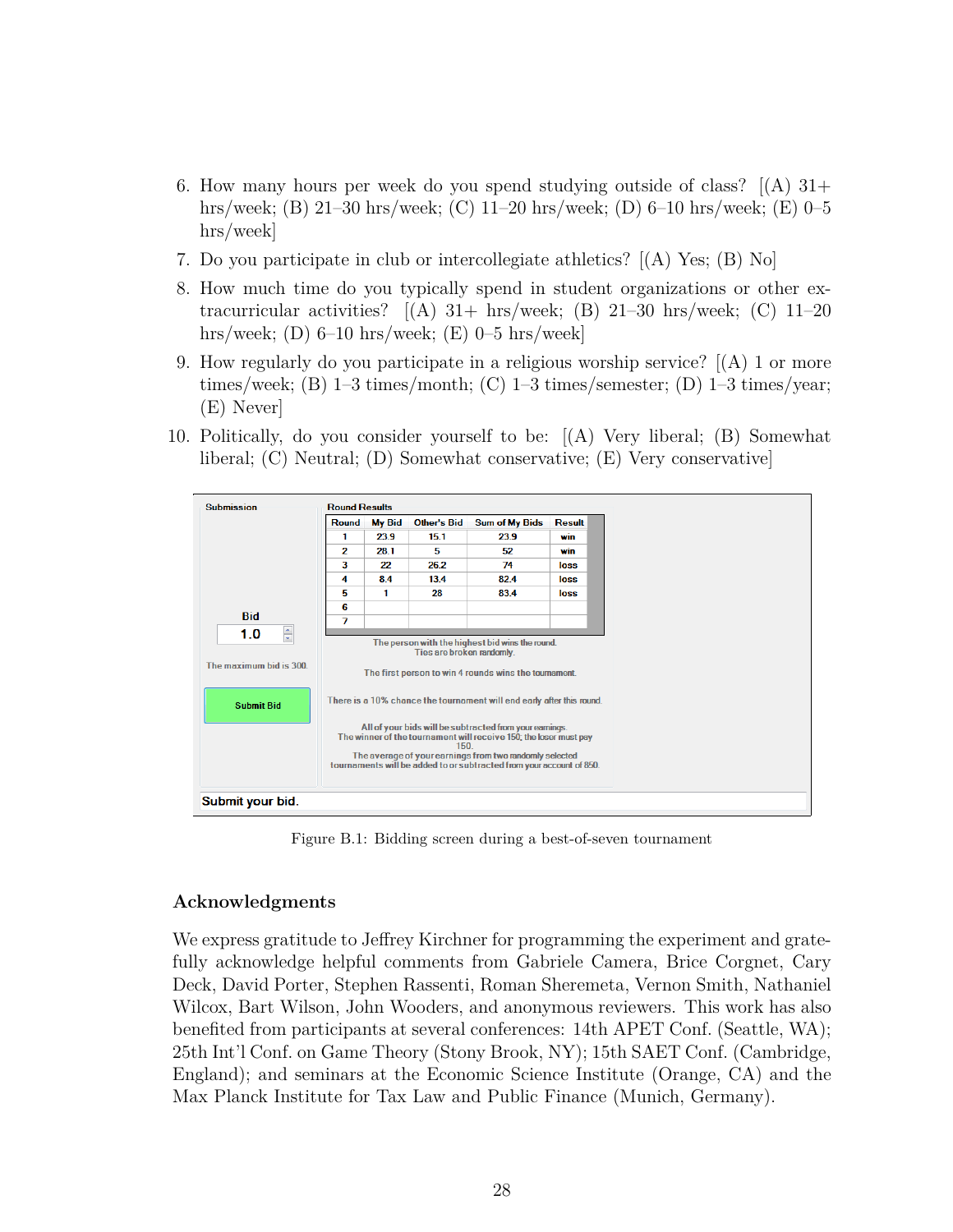#### **References**

Agastya, M., McAfee R.P., 2006. Continuing wars of attrition. Working Paper.

- Baye, M.R., Kovenock D., de Vries C.G., 1996. The all-pay auction with complete information. Econ. Theory 8(2), 291–305.
- Crawford, V.P., Costa-Gomes, M.A., Iriberri, N., 2013. Structural models of nonequilibrium strategic thinking: Theory, evidence, and applications. J. Econ. Lit.  $51(1)$ ,  $5-62$ .
- Dechenaux, E., Kovenock D., Sheremeta R.M., 2015. A survey of experimental research on contests, all-pay auctions and tournaments. Exper. Econ. 18(4), 609– 669.
- Deck, C., Sheremeta, R.M., 2012. Fight or flight? Defending against sequential attacks in the game of siege. J. Conflict Resolution 56(6), 1069–1088.
- Duffy, J., 2008. Experimental Macroeconomics. In: Durlauf, S.N., Blume, L.E. (Eds.), The New Palgrave Dictionary of Economics (2e).
- Embrey, M., Fréchette, G.R., Lehrer, S.F., 2015. Bargaining and reputation: An experiment on bargaining in the presence of behavioral types. Rev. Econ. Stud. 82(2), 608–631.
- Ernst, C., Thöni, C., 2013. Bimodal bidding in experimental all-pay auctions. Games 4, 608–623.
- Fragiadakis, D.E., Knoepfle, D.T., Niederle, M., 2013. Identifying predictable players: Relating behavioral types and subjects with deterministic rules. Working Paper.
- Fudenberg, D., Gilbert, R., Stiglitz, J., Tirole, J. 1983. Preemption, leapfrogging and competition in patent races. Euro. Econ. Rev. 22(1), 3–31.
- Gelder, A., 2014. From Custer to Thermopylae: Last stand behavior in multi-stage contests. Games Econ. Behav. 87, 442–466.
- Gneezy, U., Smorodinsky, R. 2006. All-pay auctions—An experimental study. J. Econ. Behav. Org. 61(2), 255–275.
- Harris, C., Vickers, J., 1987. Racing with uncertainty. Rev. Econ. Stud. 54(1), 1–21.
- Hillman, A.L., Riley, J.G., 1989. Politically contestable rents and transfers. Econ. Politics 1(1), 17–39.
- Holt, C.A., Laury, S.K., 2002. Risk Aversion and Incentive Effects. Amer. Econ. Rev. 91(5), 1644–1655.
- Irfanoglu, Z.B., Mago, S.D., Sheremeta, R.M., 2014. The New Hampshire Effect: Behavior in Sequential and Simultaneous Election Contests. Working Paper.